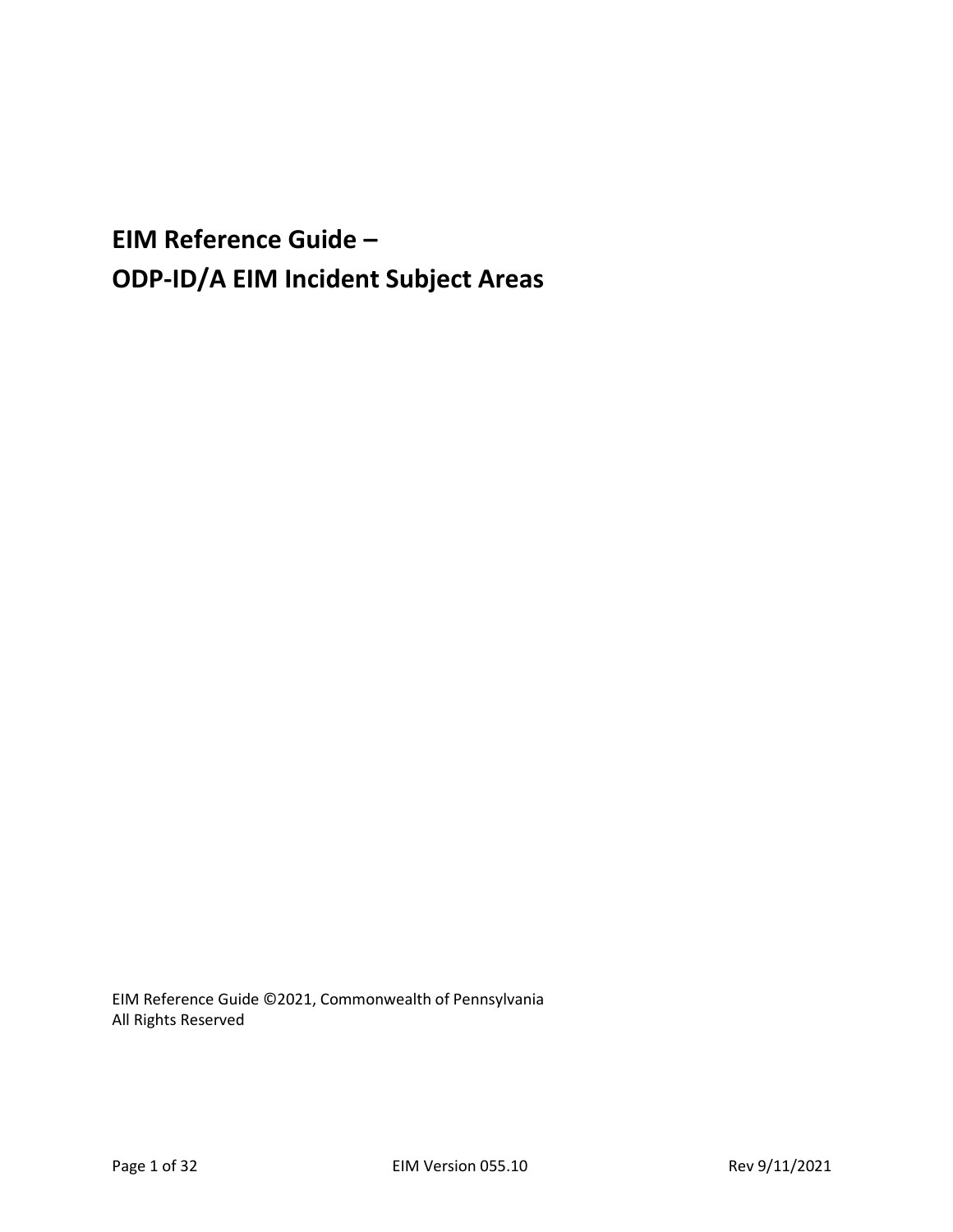## **ODP-ID/A Incident Subject Areas**

The table that appears starting on the next page shows the correspondence between the fields and questions on all of the EIM pages and the subject area classifications that EIM uses to group data for reporting. When you run any Incident and Complaint Custom Reports, refer to this table to help you choose subject areas that return the data you need for your reports. When you request a report, the subject areas you select determine which fields and questions are included in the report.

Follow the steps below to identify the subject areas you must pick in the report request screen to get the corresponding data you need in your report. Use the diagram below the steps to help you visualize the process.

- 1. Start with the EIM Page column and find the name of the page that contains the field(s) and question(s) that contain(s) the data you need to report on.. The pages are listed in alphabetical order in the table..
- 2. Look through the entries in the Field/Question column that are on the EIM page you selected. The lists of fields and questions are arranged alphabetically by name. Identify all the questions in the Field/Question column that describe the data you need in your report.
- 3. Look in the Subject Area column and note which subject areas correspond to the fields and questions you identified. These are the subject areas you need to select and include in your report-request setup in order to see the data you want in your report.

|                                                   |                                                 | $\left[3\right]$                    |  |
|---------------------------------------------------|-------------------------------------------------|-------------------------------------|--|
| <b>EIM-PAGE</b> <sub>R</sub>                      | <b>FIFLD/OUFSTION8</b>                          | <b>SUBJECT</b> AREA                 |  |
| Death Information (Final<br>Section) <sub>¤</sub> | Was a 'Do Not Resuscitate' order in<br>affact?n | Death Information (Final Section) x |  |
| Death Information Lirst<br>Section) <sub>R</sub>  | Was a 'Do Not Resuscitate' order in<br>effect?¤ | Death Information (First Section)   |  |

## *EIM Incident and Complaint Custom Report* **– Standard Elements**

Note that each *Incident and Complaint Custom Report* contains the following 16 standard data elements. Regardless of subject area(s) selected, these 16 standard data elements are present on all extracts. It is not necessary to pull in an entire subject area if only one of these items are needed, since by default, the elements listed are already included.

| ID                                             | <b>Program Office</b> | <b>Version</b>                            | <b>Status</b>                |
|------------------------------------------------|-----------------------|-------------------------------------------|------------------------------|
| Incident / Complaint                           | Type                  | <b>Primary Category</b><br>(Name and Date | <b>Occurrence Date</b>       |
| <b>Secondary Categories</b><br>(Name and Date) | <b>Discovery Date</b> | <b>MCI</b>                                | <b>Last Name</b>             |
| <b>First Name</b>                              | <b>Waiver/Program</b> | County                                    | <b>Incident Point Person</b> |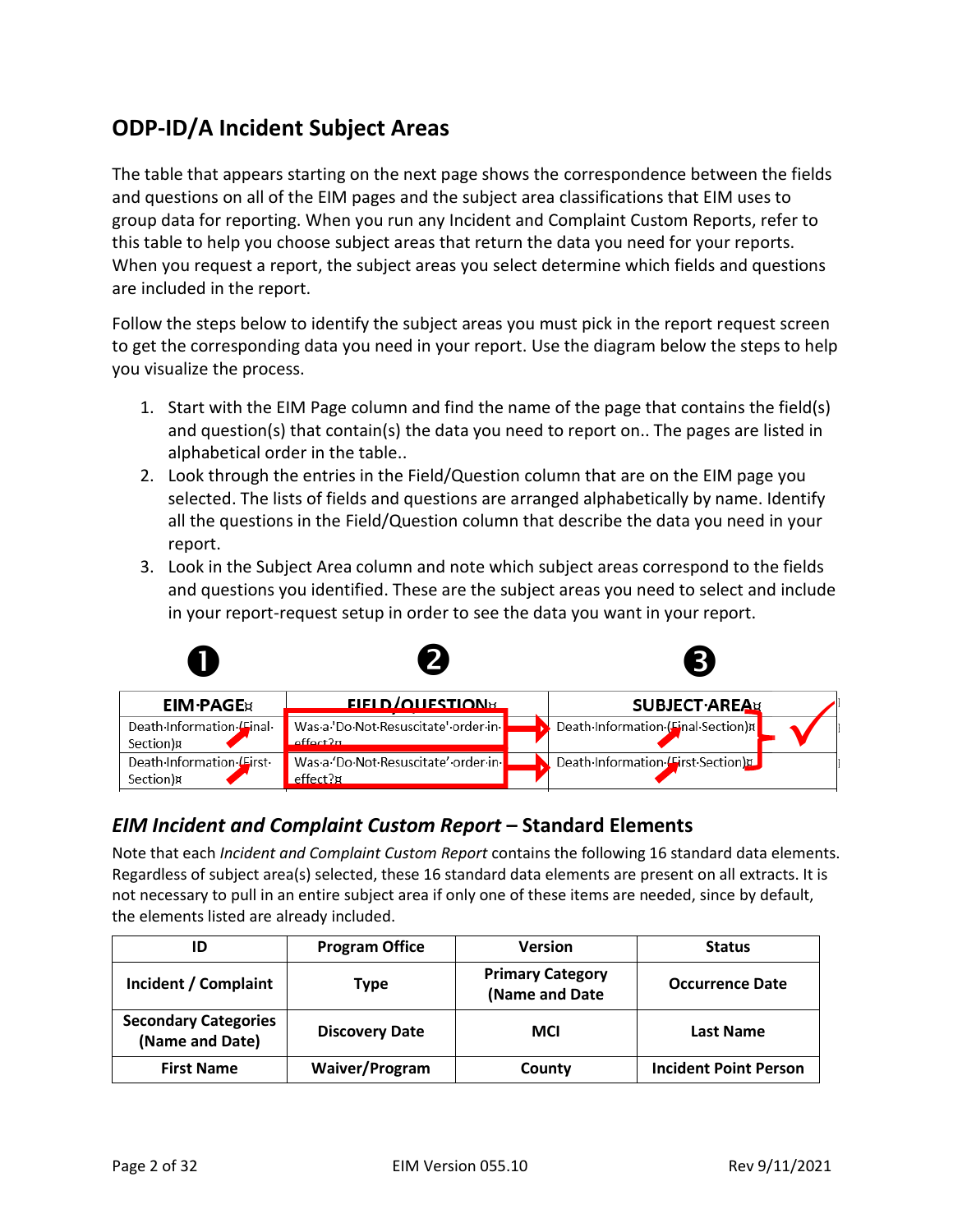| <b>EIM PAGE</b>                         | <b>FIELD/QUESTION</b>                        | <b>SUBJECT AREA</b>                          |
|-----------------------------------------|----------------------------------------------|----------------------------------------------|
| <b>Actions Taken To Protect</b>         | If no, please explain (Was 911 contacted     | Actions Taken To Protect Health, Safety, and |
| Health, Safety, and Rights              | ?)                                           | Rights                                       |
| <b>Actions Taken To Protect</b>         | If no, please specify (Was a call made to    | Actions Taken To Protect Health, Safety, and |
| Health, Safety, and Rights              | 911?)                                        | Rights                                       |
| <b>Actions Taken To Protect</b>         | If other, please specify (Medical Attention  | Actions Taken To Protect Health, Safety, and |
| Health, Safety, and Rights              | Given)                                       | Rights                                       |
| <b>Actions Taken To Protect</b>         | If no, please specify (Were supports         | Actions Taken To Protect Health, Safety, and |
| Health, Safety, and Rights              | and/or Services offered to the               | Rights                                       |
|                                         | individual/victim?)                          |                                              |
| <b>Actions Taken to Protect</b>         | If other, please specify (Other Supports     | Actions Taken to Protect Health, Safety, and |
| Health, Safety, and Rights              | and/or Services)                             | Rights                                       |
| <b>Actions Taken To Protect</b>         | Law Enforcement Contacted                    | Actions Taken To Protect Health, Safety, and |
| Health, Safety, and Rights              |                                              | Rights                                       |
| <b>Actions Taken To Protect</b>         | <b>Medical Attention Given</b>               | Actions Taken To Protect Health, Safety, and |
| Health, Safety, and Rights              |                                              | Rights                                       |
| <b>Actions Taken To Protect</b>         | Other Supports and/or Services:              | Actions Taken To Protect Health, Safety, and |
| Health, Safety, and Rights              |                                              | Rights                                       |
| <b>Actions Taken To Protect</b>         | Please describe actions taken to protect     | Actions Taken To Protect Health, Safety, and |
| Health, Safety, and Rights              | the individual (Describe administrative,     | Rights                                       |
|                                         | health/safety, treatment, and targeted       |                                              |
|                                         | individual actions taken to address the      |                                              |
|                                         | incident to date, including supports         |                                              |
|                                         | and/or services offered)                     |                                              |
| <b>Actions Taken To Protect</b>         | Was a call made to 911?                      | Actions Taken To Protect Health, Safety, and |
| Health, Safety, and Rights              |                                              | Rights                                       |
| <b>Actions Taken To Protect</b>         | Were supports and/or services offered to     | Actions Taken To Protect Health, Safety, and |
| Health, Safety, and Rights              | the individual?                              | Rights                                       |
| <b>Actions Taken To Protect</b>         | What supports and/or services                | Actions Taken To Protect Health, Safety, and |
| Health, Safety, and Rights              | were offered to the individual/victim?       | Rights                                       |
| <b>Additional Corrective</b>            | Is there an additional corrective action for | <b>Corrective Action Description</b>         |
| Actions                                 | this incident?                               |                                              |
| <b>Additional Corrective</b>            | <b>Additional Corrective Action</b>          | <b>Additional Corrective Actions</b>         |
| Actions                                 |                                              |                                              |
| <b>Additional Corrective</b>            | Description of Additional Corrective         | <b>Additional Corrective Actions</b>         |
| Actions                                 | Action<br>Completed/Expected Completion Date | <b>Additional Corrective Actions</b>         |
| <b>Additional Corrective</b>            |                                              |                                              |
| Actions<br><b>Additional Corrective</b> |                                              |                                              |
| Actions                                 | Responsible Party (First Name)               | <b>Additional Corrective Actions</b>         |
| <b>Additional Corrective</b>            | Responsible Party (Last Name)                | <b>Additional Corrective Actions</b>         |
| Actions                                 |                                              |                                              |
| <b>Additional Information</b>           | Did the individual accept the                | Additional Information and Optional          |
| and Optional                            | services/supports offered?                   | Categorization                               |
| Categorization                          |                                              |                                              |
| <b>Additional Information</b>           | If other, please specify (Services/Supports  | Additional Information and Optional          |
| and Optional                            | Offered)                                     | Categorization                               |
| Categorization                          |                                              |                                              |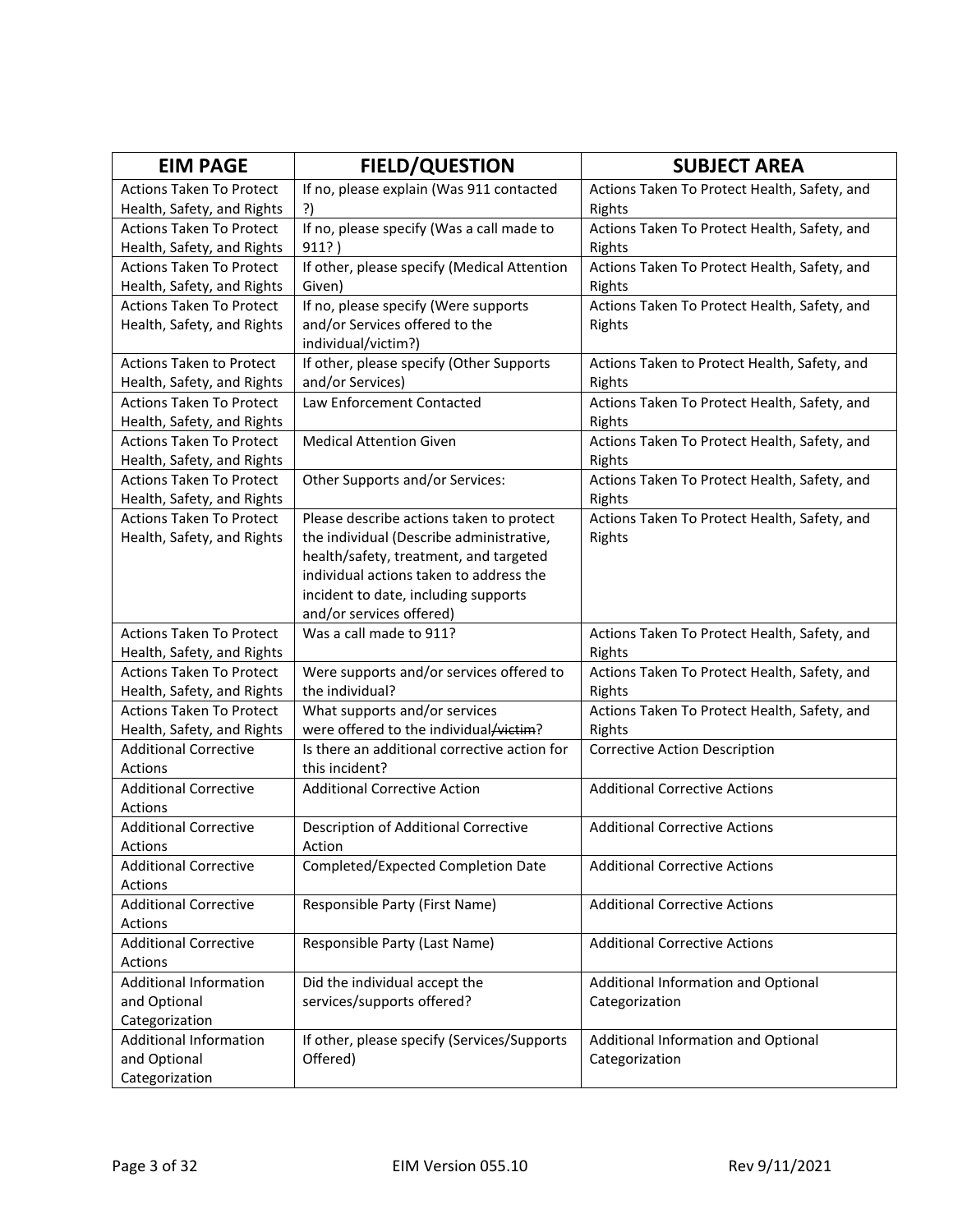| <b>EIM PAGE</b>                                 | <b>FIELD/QUESTION</b>                        | <b>SUBJECT AREA</b>                 |
|-------------------------------------------------|----------------------------------------------|-------------------------------------|
| <b>Additional Information</b>                   | If Yes, were all team members informed       | Additional Information and Optional |
| and Optional                                    | and trained, if applicable, on the changes?  | Categorization                      |
| Categorization                                  |                                              |                                     |
| <b>Additional Information</b>                   | Optional Field 1                             | Additional Information and Optional |
| and Optional                                    |                                              | Categorization                      |
| Categorization                                  |                                              |                                     |
| <b>Additional Information</b>                   | <b>Optional Field 2</b>                      | Additional Information and Optional |
| and Optional                                    |                                              | Categorization                      |
| Categorization                                  |                                              |                                     |
| <b>Additional Information</b>                   | <b>Optional Field 3</b>                      | Additional Information and Optional |
| and Optional                                    |                                              | Categorization                      |
| Categorization                                  |                                              |                                     |
| <b>Additional Information</b>                   | Optional Field 4                             | Additional Information and Optional |
| and Optional                                    |                                              | Categorization                      |
| Categorization                                  |                                              |                                     |
| <b>Additional Information</b>                   | Please clarify (Did the individual/victim    | Additional Information and Optional |
| and Optional                                    | accept the supports offered?)                | Categorization                      |
| Categorization                                  |                                              |                                     |
| <b>Additional Information</b>                   | Please include any updated or corrected      | Additional Information and Optional |
| and Optional                                    | information from the Incident Description    | Categorization                      |
| Categorization (Individual                      | page of the First Section including dates,   |                                     |
| Incident)                                       | times, people involved, and relevant         |                                     |
|                                                 | details prior to, during, and after the      |                                     |
|                                                 | incident. Indicate the current status of the |                                     |
|                                                 | individual.                                  |                                     |
| <b>Additional Information</b>                   | Please indicate what action was taken by     | Additional Information and Optional |
| and Optional                                    | Law Enforcement or if Law Enforcement        | Categorization                      |
| Categorization                                  | was not contacted                            |                                     |
| <b>Additional Information</b>                   | Please explain (Was the individual           | Additional Information and Optional |
| and Optional                                    | educated on the circumstances around         | Categorization                      |
| Categorization<br><b>Additional Information</b> | the incident?)                               |                                     |
| and Optional                                    | Services/Supports Offered                    | Additional Information and Optional |
| Categorization                                  |                                              | Categorization                      |
| Additional Information                          | Was Law Enforcement Contacted?               | Additional Information and Optional |
| and Optional                                    |                                              | Categorization                      |
| Categorization                                  |                                              |                                     |
| <b>Additional Information</b>                   | Was the individual educated on the           | Additional Information and Optional |
| and Optional                                    | circumstances around the incident?           | Categorization                      |
| Categorization (Individual                      |                                              |                                     |
| Incident)                                       |                                              |                                     |
| <b>Additional Information</b>                   | Were any changes made to the ISP             | Additional Information and Optional |
| and Optional                                    | (including Behavioral Support Plan           | Categorization                      |
| Categorization                                  | component)?                                  |                                     |
| <b>Additional Information</b>                   | Were services/supports offered to the        | Additional Information and Optional |
| and Optional                                    | individual?                                  | Categorization                      |
| Categorization                                  |                                              |                                     |
| <b>Additional Information</b>                   | What was the outcome of the                  | Additional Information and Optional |
| and Optional                                    | services/supports that were offered?         | Categorization                      |
| Categorization                                  |                                              |                                     |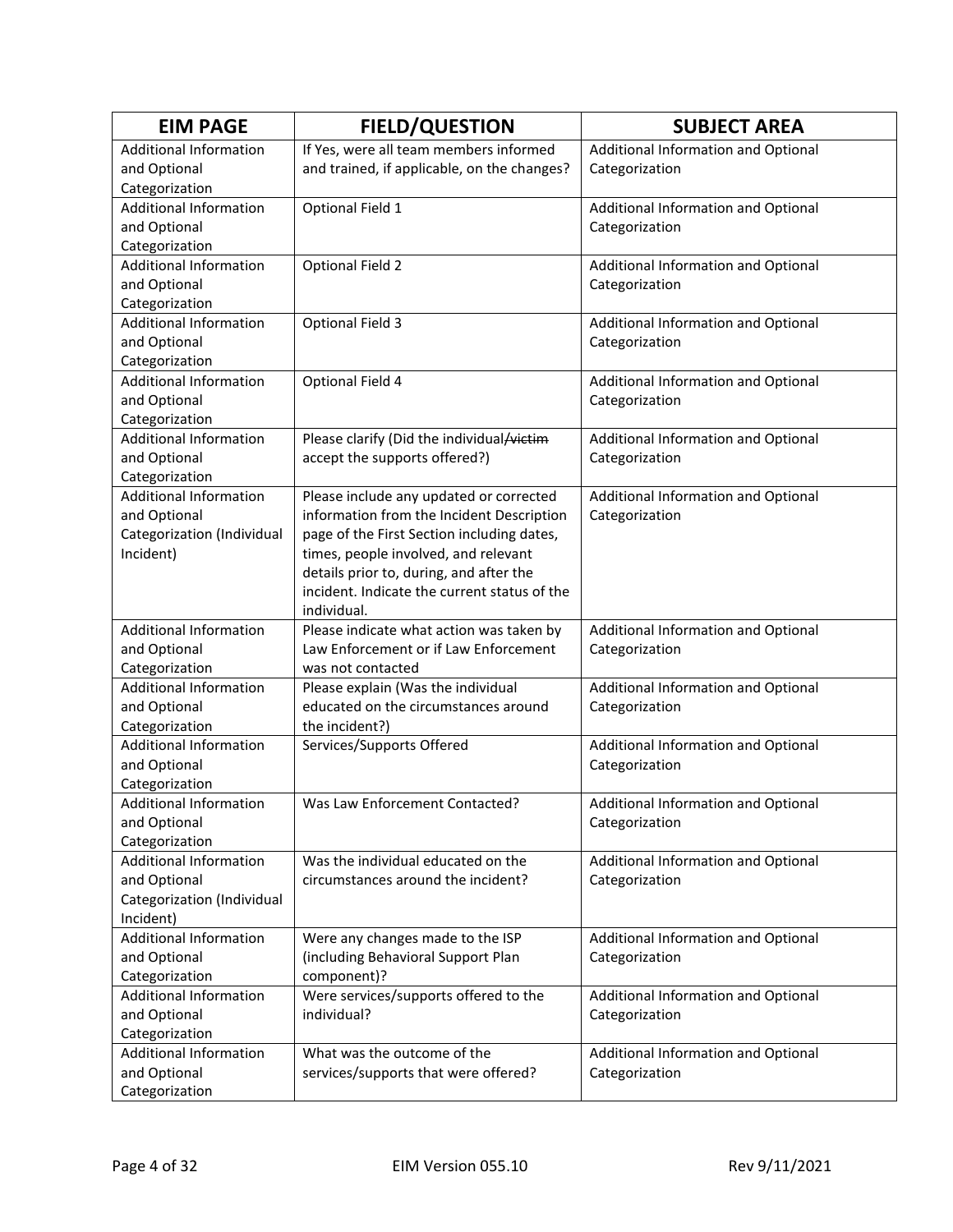| Did the individuals accept the<br><b>Additional Information</b><br>Additional Information and Optional<br>services/supports offered?<br>and Optional<br>Categorization<br>Categorization (Site Level<br>Incident)<br><b>Additional Information</b><br>Optional Field 1<br>Additional Information and Optional<br>and Optional<br>Categorization<br>Categorization (Site Level<br>Incident)<br><b>Additional Information</b><br><b>Optional Field 2</b><br>Additional Information and Optional<br>and Optional<br>Categorization<br>Categorization (Site Level<br>Incident)<br><b>Additional Information</b><br><b>Optional Field 3</b><br>Additional Information and Optional<br>Categorization<br>and Optional<br>Categorization (Site Level<br>Incident)<br><b>Additional Information</b><br>Optional Field 4<br>Additional Information and Optional<br>and Optional<br>Categorization<br>Categorization (Site Level<br>Incident)<br><b>Additional Information</b><br>Please clarify (Did the individuals accept<br>Additional Information and Optional<br>the services/supports offered?)<br>and Optional<br>Categorization<br>Categorization (Site Level<br>Incident)<br><b>Additional Information</b><br>Please include any updated or corrected<br>Additional Information and Optional<br>information from the Incident Description<br>and Optional<br>Categorization<br>Categorization (Site Level<br>page of the First Section including dates,<br>times, people involved, and relevant<br>Incident)<br>details prior to, during, and after the<br>incident. Indicate the current status of the<br>individuals. If law enforcement has been<br>contacted, please list details of actions<br>taken by law enforcement.<br><b>Additional Information</b><br>Were the individuals educated on the<br>Additional Information and Optional<br>and Optional<br>circumstances around the incident?<br>Categorization<br>Categorization (Site Level<br>Incident)<br><b>Additional Medical</b><br>Admitting physician<br>Additional Medical Intervention Information<br>Intervention Information<br><b>Additional Medical</b><br>Admitting psychiatrist<br>Additional Medical Intervention Information<br>Intervention Information<br><b>Additional Medical</b><br><b>Diagnostic Testing</b><br>Additional Medical Intervention Information<br>Intervention Information<br><b>Additional Medical</b><br>Did the individual experience a delay in<br>Additional Medical Intervention Information<br>Intervention Information<br>admission?<br><b>Additional Medical</b><br><b>Home Health Nurse</b><br>Additional Medical Intervention Information | <b>EIM PAGE</b> | <b>FIELD/QUESTION</b> | <b>SUBJECT AREA</b> |
|--------------------------------------------------------------------------------------------------------------------------------------------------------------------------------------------------------------------------------------------------------------------------------------------------------------------------------------------------------------------------------------------------------------------------------------------------------------------------------------------------------------------------------------------------------------------------------------------------------------------------------------------------------------------------------------------------------------------------------------------------------------------------------------------------------------------------------------------------------------------------------------------------------------------------------------------------------------------------------------------------------------------------------------------------------------------------------------------------------------------------------------------------------------------------------------------------------------------------------------------------------------------------------------------------------------------------------------------------------------------------------------------------------------------------------------------------------------------------------------------------------------------------------------------------------------------------------------------------------------------------------------------------------------------------------------------------------------------------------------------------------------------------------------------------------------------------------------------------------------------------------------------------------------------------------------------------------------------------------------------------------------------------------------------------------------------------------------------------------------------------------------------------------------------------------------------------------------------------------------------------------------------------------------------------------------------------------------------------------------------------------------------------------------------------------------------------------------------------------------------------------------------------------------------------------------------------------------------------------------------------------------------------|-----------------|-----------------------|---------------------|
|                                                                                                                                                                                                                                                                                                                                                                                                                                                                                                                                                                                                                                                                                                                                                                                                                                                                                                                                                                                                                                                                                                                                                                                                                                                                                                                                                                                                                                                                                                                                                                                                                                                                                                                                                                                                                                                                                                                                                                                                                                                                                                                                                                                                                                                                                                                                                                                                                                                                                                                                                                                                                                                  |                 |                       |                     |
|                                                                                                                                                                                                                                                                                                                                                                                                                                                                                                                                                                                                                                                                                                                                                                                                                                                                                                                                                                                                                                                                                                                                                                                                                                                                                                                                                                                                                                                                                                                                                                                                                                                                                                                                                                                                                                                                                                                                                                                                                                                                                                                                                                                                                                                                                                                                                                                                                                                                                                                                                                                                                                                  |                 |                       |                     |
|                                                                                                                                                                                                                                                                                                                                                                                                                                                                                                                                                                                                                                                                                                                                                                                                                                                                                                                                                                                                                                                                                                                                                                                                                                                                                                                                                                                                                                                                                                                                                                                                                                                                                                                                                                                                                                                                                                                                                                                                                                                                                                                                                                                                                                                                                                                                                                                                                                                                                                                                                                                                                                                  |                 |                       |                     |
|                                                                                                                                                                                                                                                                                                                                                                                                                                                                                                                                                                                                                                                                                                                                                                                                                                                                                                                                                                                                                                                                                                                                                                                                                                                                                                                                                                                                                                                                                                                                                                                                                                                                                                                                                                                                                                                                                                                                                                                                                                                                                                                                                                                                                                                                                                                                                                                                                                                                                                                                                                                                                                                  |                 |                       |                     |
|                                                                                                                                                                                                                                                                                                                                                                                                                                                                                                                                                                                                                                                                                                                                                                                                                                                                                                                                                                                                                                                                                                                                                                                                                                                                                                                                                                                                                                                                                                                                                                                                                                                                                                                                                                                                                                                                                                                                                                                                                                                                                                                                                                                                                                                                                                                                                                                                                                                                                                                                                                                                                                                  |                 |                       |                     |
|                                                                                                                                                                                                                                                                                                                                                                                                                                                                                                                                                                                                                                                                                                                                                                                                                                                                                                                                                                                                                                                                                                                                                                                                                                                                                                                                                                                                                                                                                                                                                                                                                                                                                                                                                                                                                                                                                                                                                                                                                                                                                                                                                                                                                                                                                                                                                                                                                                                                                                                                                                                                                                                  |                 |                       |                     |
|                                                                                                                                                                                                                                                                                                                                                                                                                                                                                                                                                                                                                                                                                                                                                                                                                                                                                                                                                                                                                                                                                                                                                                                                                                                                                                                                                                                                                                                                                                                                                                                                                                                                                                                                                                                                                                                                                                                                                                                                                                                                                                                                                                                                                                                                                                                                                                                                                                                                                                                                                                                                                                                  |                 |                       |                     |
|                                                                                                                                                                                                                                                                                                                                                                                                                                                                                                                                                                                                                                                                                                                                                                                                                                                                                                                                                                                                                                                                                                                                                                                                                                                                                                                                                                                                                                                                                                                                                                                                                                                                                                                                                                                                                                                                                                                                                                                                                                                                                                                                                                                                                                                                                                                                                                                                                                                                                                                                                                                                                                                  |                 |                       |                     |
|                                                                                                                                                                                                                                                                                                                                                                                                                                                                                                                                                                                                                                                                                                                                                                                                                                                                                                                                                                                                                                                                                                                                                                                                                                                                                                                                                                                                                                                                                                                                                                                                                                                                                                                                                                                                                                                                                                                                                                                                                                                                                                                                                                                                                                                                                                                                                                                                                                                                                                                                                                                                                                                  |                 |                       |                     |
|                                                                                                                                                                                                                                                                                                                                                                                                                                                                                                                                                                                                                                                                                                                                                                                                                                                                                                                                                                                                                                                                                                                                                                                                                                                                                                                                                                                                                                                                                                                                                                                                                                                                                                                                                                                                                                                                                                                                                                                                                                                                                                                                                                                                                                                                                                                                                                                                                                                                                                                                                                                                                                                  |                 |                       |                     |
|                                                                                                                                                                                                                                                                                                                                                                                                                                                                                                                                                                                                                                                                                                                                                                                                                                                                                                                                                                                                                                                                                                                                                                                                                                                                                                                                                                                                                                                                                                                                                                                                                                                                                                                                                                                                                                                                                                                                                                                                                                                                                                                                                                                                                                                                                                                                                                                                                                                                                                                                                                                                                                                  |                 |                       |                     |
|                                                                                                                                                                                                                                                                                                                                                                                                                                                                                                                                                                                                                                                                                                                                                                                                                                                                                                                                                                                                                                                                                                                                                                                                                                                                                                                                                                                                                                                                                                                                                                                                                                                                                                                                                                                                                                                                                                                                                                                                                                                                                                                                                                                                                                                                                                                                                                                                                                                                                                                                                                                                                                                  |                 |                       |                     |
|                                                                                                                                                                                                                                                                                                                                                                                                                                                                                                                                                                                                                                                                                                                                                                                                                                                                                                                                                                                                                                                                                                                                                                                                                                                                                                                                                                                                                                                                                                                                                                                                                                                                                                                                                                                                                                                                                                                                                                                                                                                                                                                                                                                                                                                                                                                                                                                                                                                                                                                                                                                                                                                  |                 |                       |                     |
|                                                                                                                                                                                                                                                                                                                                                                                                                                                                                                                                                                                                                                                                                                                                                                                                                                                                                                                                                                                                                                                                                                                                                                                                                                                                                                                                                                                                                                                                                                                                                                                                                                                                                                                                                                                                                                                                                                                                                                                                                                                                                                                                                                                                                                                                                                                                                                                                                                                                                                                                                                                                                                                  |                 |                       |                     |
|                                                                                                                                                                                                                                                                                                                                                                                                                                                                                                                                                                                                                                                                                                                                                                                                                                                                                                                                                                                                                                                                                                                                                                                                                                                                                                                                                                                                                                                                                                                                                                                                                                                                                                                                                                                                                                                                                                                                                                                                                                                                                                                                                                                                                                                                                                                                                                                                                                                                                                                                                                                                                                                  |                 |                       |                     |
|                                                                                                                                                                                                                                                                                                                                                                                                                                                                                                                                                                                                                                                                                                                                                                                                                                                                                                                                                                                                                                                                                                                                                                                                                                                                                                                                                                                                                                                                                                                                                                                                                                                                                                                                                                                                                                                                                                                                                                                                                                                                                                                                                                                                                                                                                                                                                                                                                                                                                                                                                                                                                                                  |                 |                       |                     |
|                                                                                                                                                                                                                                                                                                                                                                                                                                                                                                                                                                                                                                                                                                                                                                                                                                                                                                                                                                                                                                                                                                                                                                                                                                                                                                                                                                                                                                                                                                                                                                                                                                                                                                                                                                                                                                                                                                                                                                                                                                                                                                                                                                                                                                                                                                                                                                                                                                                                                                                                                                                                                                                  |                 |                       |                     |
|                                                                                                                                                                                                                                                                                                                                                                                                                                                                                                                                                                                                                                                                                                                                                                                                                                                                                                                                                                                                                                                                                                                                                                                                                                                                                                                                                                                                                                                                                                                                                                                                                                                                                                                                                                                                                                                                                                                                                                                                                                                                                                                                                                                                                                                                                                                                                                                                                                                                                                                                                                                                                                                  |                 |                       |                     |
|                                                                                                                                                                                                                                                                                                                                                                                                                                                                                                                                                                                                                                                                                                                                                                                                                                                                                                                                                                                                                                                                                                                                                                                                                                                                                                                                                                                                                                                                                                                                                                                                                                                                                                                                                                                                                                                                                                                                                                                                                                                                                                                                                                                                                                                                                                                                                                                                                                                                                                                                                                                                                                                  |                 |                       |                     |
|                                                                                                                                                                                                                                                                                                                                                                                                                                                                                                                                                                                                                                                                                                                                                                                                                                                                                                                                                                                                                                                                                                                                                                                                                                                                                                                                                                                                                                                                                                                                                                                                                                                                                                                                                                                                                                                                                                                                                                                                                                                                                                                                                                                                                                                                                                                                                                                                                                                                                                                                                                                                                                                  |                 |                       |                     |
|                                                                                                                                                                                                                                                                                                                                                                                                                                                                                                                                                                                                                                                                                                                                                                                                                                                                                                                                                                                                                                                                                                                                                                                                                                                                                                                                                                                                                                                                                                                                                                                                                                                                                                                                                                                                                                                                                                                                                                                                                                                                                                                                                                                                                                                                                                                                                                                                                                                                                                                                                                                                                                                  |                 |                       |                     |
|                                                                                                                                                                                                                                                                                                                                                                                                                                                                                                                                                                                                                                                                                                                                                                                                                                                                                                                                                                                                                                                                                                                                                                                                                                                                                                                                                                                                                                                                                                                                                                                                                                                                                                                                                                                                                                                                                                                                                                                                                                                                                                                                                                                                                                                                                                                                                                                                                                                                                                                                                                                                                                                  |                 |                       |                     |
|                                                                                                                                                                                                                                                                                                                                                                                                                                                                                                                                                                                                                                                                                                                                                                                                                                                                                                                                                                                                                                                                                                                                                                                                                                                                                                                                                                                                                                                                                                                                                                                                                                                                                                                                                                                                                                                                                                                                                                                                                                                                                                                                                                                                                                                                                                                                                                                                                                                                                                                                                                                                                                                  |                 |                       |                     |
|                                                                                                                                                                                                                                                                                                                                                                                                                                                                                                                                                                                                                                                                                                                                                                                                                                                                                                                                                                                                                                                                                                                                                                                                                                                                                                                                                                                                                                                                                                                                                                                                                                                                                                                                                                                                                                                                                                                                                                                                                                                                                                                                                                                                                                                                                                                                                                                                                                                                                                                                                                                                                                                  |                 |                       |                     |
|                                                                                                                                                                                                                                                                                                                                                                                                                                                                                                                                                                                                                                                                                                                                                                                                                                                                                                                                                                                                                                                                                                                                                                                                                                                                                                                                                                                                                                                                                                                                                                                                                                                                                                                                                                                                                                                                                                                                                                                                                                                                                                                                                                                                                                                                                                                                                                                                                                                                                                                                                                                                                                                  |                 |                       |                     |
|                                                                                                                                                                                                                                                                                                                                                                                                                                                                                                                                                                                                                                                                                                                                                                                                                                                                                                                                                                                                                                                                                                                                                                                                                                                                                                                                                                                                                                                                                                                                                                                                                                                                                                                                                                                                                                                                                                                                                                                                                                                                                                                                                                                                                                                                                                                                                                                                                                                                                                                                                                                                                                                  |                 |                       |                     |
|                                                                                                                                                                                                                                                                                                                                                                                                                                                                                                                                                                                                                                                                                                                                                                                                                                                                                                                                                                                                                                                                                                                                                                                                                                                                                                                                                                                                                                                                                                                                                                                                                                                                                                                                                                                                                                                                                                                                                                                                                                                                                                                                                                                                                                                                                                                                                                                                                                                                                                                                                                                                                                                  |                 |                       |                     |
|                                                                                                                                                                                                                                                                                                                                                                                                                                                                                                                                                                                                                                                                                                                                                                                                                                                                                                                                                                                                                                                                                                                                                                                                                                                                                                                                                                                                                                                                                                                                                                                                                                                                                                                                                                                                                                                                                                                                                                                                                                                                                                                                                                                                                                                                                                                                                                                                                                                                                                                                                                                                                                                  |                 |                       |                     |
|                                                                                                                                                                                                                                                                                                                                                                                                                                                                                                                                                                                                                                                                                                                                                                                                                                                                                                                                                                                                                                                                                                                                                                                                                                                                                                                                                                                                                                                                                                                                                                                                                                                                                                                                                                                                                                                                                                                                                                                                                                                                                                                                                                                                                                                                                                                                                                                                                                                                                                                                                                                                                                                  |                 |                       |                     |
|                                                                                                                                                                                                                                                                                                                                                                                                                                                                                                                                                                                                                                                                                                                                                                                                                                                                                                                                                                                                                                                                                                                                                                                                                                                                                                                                                                                                                                                                                                                                                                                                                                                                                                                                                                                                                                                                                                                                                                                                                                                                                                                                                                                                                                                                                                                                                                                                                                                                                                                                                                                                                                                  |                 |                       |                     |
|                                                                                                                                                                                                                                                                                                                                                                                                                                                                                                                                                                                                                                                                                                                                                                                                                                                                                                                                                                                                                                                                                                                                                                                                                                                                                                                                                                                                                                                                                                                                                                                                                                                                                                                                                                                                                                                                                                                                                                                                                                                                                                                                                                                                                                                                                                                                                                                                                                                                                                                                                                                                                                                  |                 |                       |                     |
|                                                                                                                                                                                                                                                                                                                                                                                                                                                                                                                                                                                                                                                                                                                                                                                                                                                                                                                                                                                                                                                                                                                                                                                                                                                                                                                                                                                                                                                                                                                                                                                                                                                                                                                                                                                                                                                                                                                                                                                                                                                                                                                                                                                                                                                                                                                                                                                                                                                                                                                                                                                                                                                  |                 |                       |                     |
|                                                                                                                                                                                                                                                                                                                                                                                                                                                                                                                                                                                                                                                                                                                                                                                                                                                                                                                                                                                                                                                                                                                                                                                                                                                                                                                                                                                                                                                                                                                                                                                                                                                                                                                                                                                                                                                                                                                                                                                                                                                                                                                                                                                                                                                                                                                                                                                                                                                                                                                                                                                                                                                  |                 |                       |                     |
|                                                                                                                                                                                                                                                                                                                                                                                                                                                                                                                                                                                                                                                                                                                                                                                                                                                                                                                                                                                                                                                                                                                                                                                                                                                                                                                                                                                                                                                                                                                                                                                                                                                                                                                                                                                                                                                                                                                                                                                                                                                                                                                                                                                                                                                                                                                                                                                                                                                                                                                                                                                                                                                  |                 |                       |                     |
|                                                                                                                                                                                                                                                                                                                                                                                                                                                                                                                                                                                                                                                                                                                                                                                                                                                                                                                                                                                                                                                                                                                                                                                                                                                                                                                                                                                                                                                                                                                                                                                                                                                                                                                                                                                                                                                                                                                                                                                                                                                                                                                                                                                                                                                                                                                                                                                                                                                                                                                                                                                                                                                  |                 |                       |                     |
|                                                                                                                                                                                                                                                                                                                                                                                                                                                                                                                                                                                                                                                                                                                                                                                                                                                                                                                                                                                                                                                                                                                                                                                                                                                                                                                                                                                                                                                                                                                                                                                                                                                                                                                                                                                                                                                                                                                                                                                                                                                                                                                                                                                                                                                                                                                                                                                                                                                                                                                                                                                                                                                  |                 |                       |                     |
|                                                                                                                                                                                                                                                                                                                                                                                                                                                                                                                                                                                                                                                                                                                                                                                                                                                                                                                                                                                                                                                                                                                                                                                                                                                                                                                                                                                                                                                                                                                                                                                                                                                                                                                                                                                                                                                                                                                                                                                                                                                                                                                                                                                                                                                                                                                                                                                                                                                                                                                                                                                                                                                  |                 |                       |                     |
|                                                                                                                                                                                                                                                                                                                                                                                                                                                                                                                                                                                                                                                                                                                                                                                                                                                                                                                                                                                                                                                                                                                                                                                                                                                                                                                                                                                                                                                                                                                                                                                                                                                                                                                                                                                                                                                                                                                                                                                                                                                                                                                                                                                                                                                                                                                                                                                                                                                                                                                                                                                                                                                  |                 |                       |                     |
|                                                                                                                                                                                                                                                                                                                                                                                                                                                                                                                                                                                                                                                                                                                                                                                                                                                                                                                                                                                                                                                                                                                                                                                                                                                                                                                                                                                                                                                                                                                                                                                                                                                                                                                                                                                                                                                                                                                                                                                                                                                                                                                                                                                                                                                                                                                                                                                                                                                                                                                                                                                                                                                  |                 |                       |                     |
|                                                                                                                                                                                                                                                                                                                                                                                                                                                                                                                                                                                                                                                                                                                                                                                                                                                                                                                                                                                                                                                                                                                                                                                                                                                                                                                                                                                                                                                                                                                                                                                                                                                                                                                                                                                                                                                                                                                                                                                                                                                                                                                                                                                                                                                                                                                                                                                                                                                                                                                                                                                                                                                  |                 |                       |                     |
|                                                                                                                                                                                                                                                                                                                                                                                                                                                                                                                                                                                                                                                                                                                                                                                                                                                                                                                                                                                                                                                                                                                                                                                                                                                                                                                                                                                                                                                                                                                                                                                                                                                                                                                                                                                                                                                                                                                                                                                                                                                                                                                                                                                                                                                                                                                                                                                                                                                                                                                                                                                                                                                  |                 |                       |                     |
|                                                                                                                                                                                                                                                                                                                                                                                                                                                                                                                                                                                                                                                                                                                                                                                                                                                                                                                                                                                                                                                                                                                                                                                                                                                                                                                                                                                                                                                                                                                                                                                                                                                                                                                                                                                                                                                                                                                                                                                                                                                                                                                                                                                                                                                                                                                                                                                                                                                                                                                                                                                                                                                  |                 |                       |                     |
|                                                                                                                                                                                                                                                                                                                                                                                                                                                                                                                                                                                                                                                                                                                                                                                                                                                                                                                                                                                                                                                                                                                                                                                                                                                                                                                                                                                                                                                                                                                                                                                                                                                                                                                                                                                                                                                                                                                                                                                                                                                                                                                                                                                                                                                                                                                                                                                                                                                                                                                                                                                                                                                  |                 |                       |                     |
|                                                                                                                                                                                                                                                                                                                                                                                                                                                                                                                                                                                                                                                                                                                                                                                                                                                                                                                                                                                                                                                                                                                                                                                                                                                                                                                                                                                                                                                                                                                                                                                                                                                                                                                                                                                                                                                                                                                                                                                                                                                                                                                                                                                                                                                                                                                                                                                                                                                                                                                                                                                                                                                  |                 |                       |                     |
|                                                                                                                                                                                                                                                                                                                                                                                                                                                                                                                                                                                                                                                                                                                                                                                                                                                                                                                                                                                                                                                                                                                                                                                                                                                                                                                                                                                                                                                                                                                                                                                                                                                                                                                                                                                                                                                                                                                                                                                                                                                                                                                                                                                                                                                                                                                                                                                                                                                                                                                                                                                                                                                  |                 |                       |                     |
|                                                                                                                                                                                                                                                                                                                                                                                                                                                                                                                                                                                                                                                                                                                                                                                                                                                                                                                                                                                                                                                                                                                                                                                                                                                                                                                                                                                                                                                                                                                                                                                                                                                                                                                                                                                                                                                                                                                                                                                                                                                                                                                                                                                                                                                                                                                                                                                                                                                                                                                                                                                                                                                  |                 |                       |                     |
| Intervention Information<br><b>Additional Medical</b>                                                                                                                                                                                                                                                                                                                                                                                                                                                                                                                                                                                                                                                                                                                                                                                                                                                                                                                                                                                                                                                                                                                                                                                                                                                                                                                                                                                                                                                                                                                                                                                                                                                                                                                                                                                                                                                                                                                                                                                                                                                                                                                                                                                                                                                                                                                                                                                                                                                                                                                                                                                            |                 |                       |                     |
| If no, please explain (Were all responsible<br>Additional Medical Intervention Information<br>Intervention Information<br>staff, individuals, and caregivers trained                                                                                                                                                                                                                                                                                                                                                                                                                                                                                                                                                                                                                                                                                                                                                                                                                                                                                                                                                                                                                                                                                                                                                                                                                                                                                                                                                                                                                                                                                                                                                                                                                                                                                                                                                                                                                                                                                                                                                                                                                                                                                                                                                                                                                                                                                                                                                                                                                                                                             |                 |                       |                     |
| on care and follow-up instructions?)                                                                                                                                                                                                                                                                                                                                                                                                                                                                                                                                                                                                                                                                                                                                                                                                                                                                                                                                                                                                                                                                                                                                                                                                                                                                                                                                                                                                                                                                                                                                                                                                                                                                                                                                                                                                                                                                                                                                                                                                                                                                                                                                                                                                                                                                                                                                                                                                                                                                                                                                                                                                             |                 |                       |                     |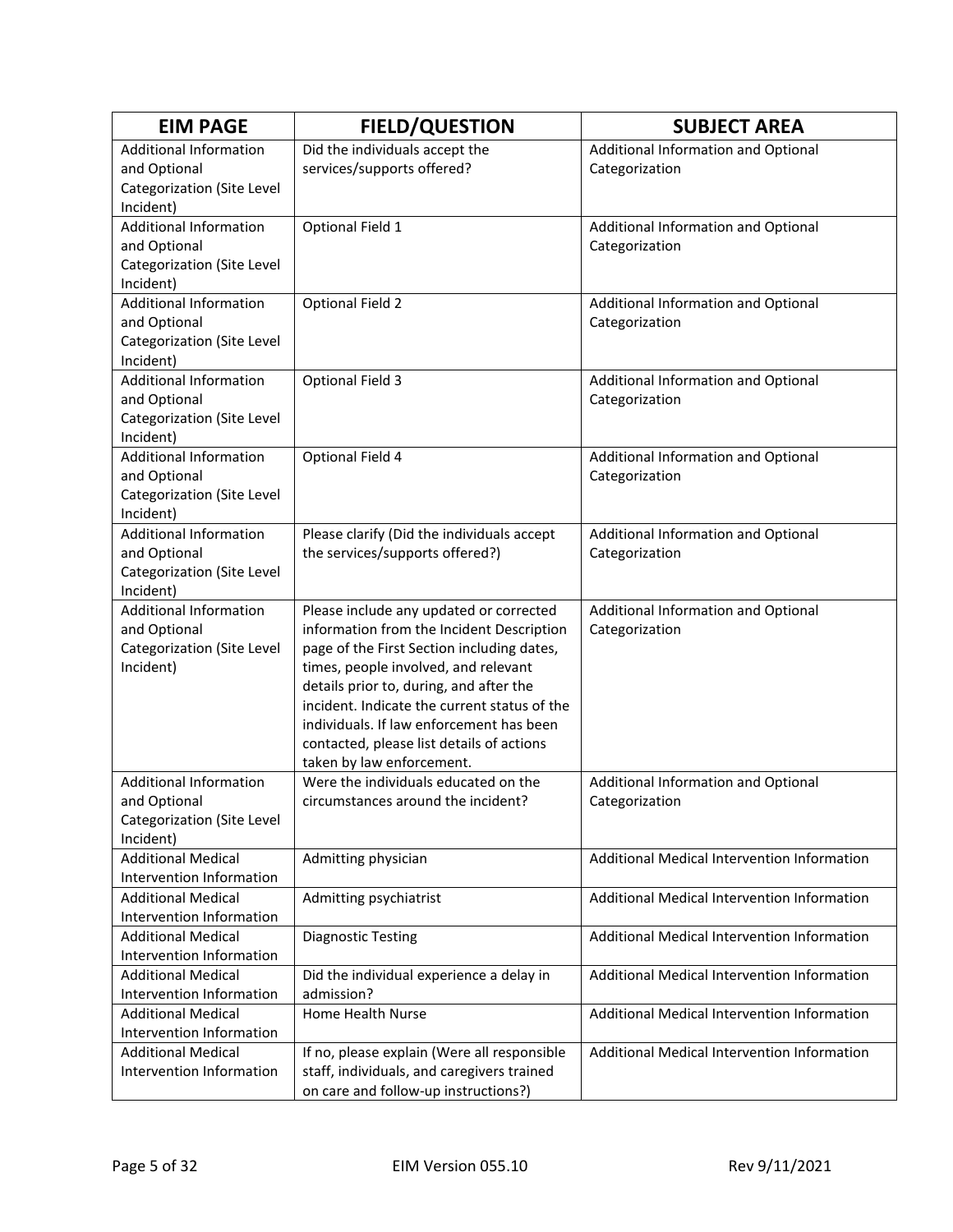| <b>EIM PAGE</b>              | <b>FIELD/QUESTION</b>                      | <b>SUBJECT AREA</b>                            |
|------------------------------|--------------------------------------------|------------------------------------------------|
| <b>Additional Medical</b>    | If none, please explain (Initial follow-up | Additional Medical Intervention Information    |
| Intervention Information     | appointments)                              |                                                |
| <b>Additional Medical</b>    | If yes, please explain (Did the individual | Additional Medical Intervention Information    |
| Intervention Information     | experience a delay in admission?)          |                                                |
| <b>Additional Medical</b>    | Lab Work                                   | Additional Medical Intervention Information    |
| Intervention Information     |                                            |                                                |
| <b>Additional Medical</b>    | Other (Initial follow-up appointments)     | Additional Medical Intervention Information    |
| Intervention Information     |                                            |                                                |
| <b>Additional Medical</b>    | Outpatient psychiatrist                    | Additional Medical Intervention Information    |
| Intervention Information     |                                            |                                                |
| <b>Additional Medical</b>    | Please explain any new equipment,          | Additional Medical Intervention Information    |
| Intervention Information     | instructions, medical condition,           |                                                |
|                              | psychotherapy, treatment or facility       |                                                |
| <b>Additional Medical</b>    | Primary Care Practitioner (PCP)            | Additional Medical Intervention Information    |
| Intervention Information     |                                            |                                                |
| <b>Additional Medical</b>    | Specialist                                 | Additional Medical Intervention Information    |
| Intervention Information     |                                            |                                                |
| <b>Additional Medical</b>    | Surgeon                                    | Additional Medical Intervention Information    |
| Intervention Information     |                                            |                                                |
| <b>Additional Medical</b>    | Swallow Study                              | Additional Medical Intervention Information    |
| Intervention Information     |                                            |                                                |
| <b>Additional Medical</b>    | Was the individual, staff, and caregivers  | Additional Medical Intervention Information    |
| Intervention Information     | trained on care and follow-up              |                                                |
|                              | instructions?                              |                                                |
| <b>Additional Medical</b>    | What changed for this individual after     | Additional Medical Intervention Information    |
| Intervention Information     | treatment? (Select all that apply)         |                                                |
| <b>Additional Medical</b>    | What location did the individual return to | Additional Medical Intervention Information    |
| Intervention Information     | after medical treatment?                   |                                                |
| <b>Additional Medical</b>    | <b>Wound Care Clinic</b>                   | Additional Medical Intervention Information    |
| Intervention Information     |                                            |                                                |
| <b>Additional Medication</b> | Length of time the staff involved has been | <b>Additional Medication Error Information</b> |
| Error Information            | giving medications? (years)                |                                                |
| <b>Additional Medication</b> | Name or unique identifier of the staff     | Additional Medication Error Information        |
| Error Information            | involved                                   |                                                |
| <b>Additional Medication</b> | Number of medications supposed to be       | Additional Medication Error Information        |
| <b>Error Information</b>     | given to this person at the same time as   |                                                |
|                              | the error was made including the           |                                                |
|                              | medication where the error was made?       |                                                |
| <b>Additional Medication</b> | Number of medications this person          | Additional Medication Error Information        |
| <b>Error Information</b>     | receives on a daily basis? (do not include |                                                |
|                              | medications that are taken on an episodic  |                                                |
|                              | basis)                                     |                                                |
| <b>Additional Medication</b> | Number of people (including this person)   | Additional Medication Error Information        |
| <b>Error Information</b>     | that the staff involved has to give        |                                                |
|                              | medications to around the same time as     |                                                |
|                              | the error occurred?                        |                                                |
| <b>Additional Medication</b> | Was the staff involved working longer      | Additional Medication Error Information        |
| <b>Error Information</b>     | than their regular work hours at the time  |                                                |
|                              | of the error?                              |                                                |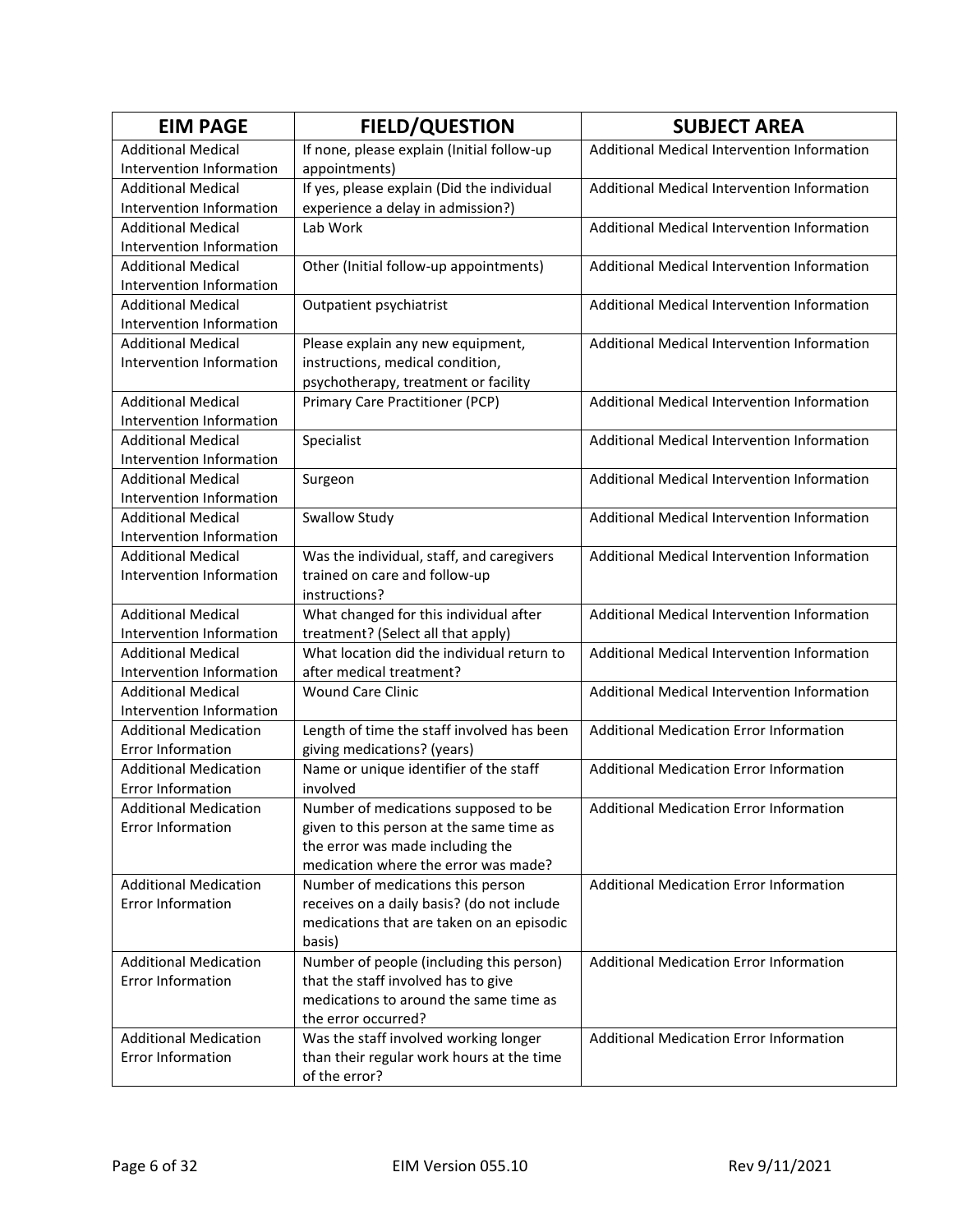| <b>EIM PAGE</b>                         | <b>FIELD/QUESTION</b>                                                                | <b>SUBJECT AREA</b>                            |
|-----------------------------------------|--------------------------------------------------------------------------------------|------------------------------------------------|
| <b>Additional Medication</b>            | Were any medications involved in this                                                | <b>Additional Medication Error Information</b> |
| Error Information                       | medication error a controlled substance?                                             |                                                |
| <b>Administrative Review</b>            | Please specify Administrative Review                                                 | Administrative Review Information              |
| Committee                               | Committee (Select 'Yes' to proceed)                                                  |                                                |
| <b>Administrative Review</b>            | <b>Administrative Review Date</b>                                                    | Administrative Review Information              |
| Information                             |                                                                                      |                                                |
| <b>Administrative Review</b>            | Does the CIR provide the necessary                                                   | Administrative Review Information              |
| Information                             | information for the administrative review                                            |                                                |
|                                         | team to make a determination and                                                     |                                                |
|                                         | develop appropriate corrective actions?                                              |                                                |
| <b>Administrative Review</b>            | If no, please explain (Does the CIR provide                                          | Administrative Review Information              |
| Information                             | the necessary information for the                                                    |                                                |
|                                         | administrative review committee to make                                              |                                                |
|                                         | a determination and develop appropriate                                              |                                                |
|                                         | corrective actions?)                                                                 |                                                |
| Administrative Review                   | Based on the information provided in the                                             | Administrative Review Information              |
| Summary                                 | CIR, is the initial incident category correct?                                       | Administrative Review Information              |
| <b>Administrative Review</b>            | Date and Time the injury/wound/illness<br>was discovered                             |                                                |
| Summary<br><b>Administrative Review</b> |                                                                                      |                                                |
| Summary                                 | Did the investigation find all policies,<br>procedures, rules and regulations to be  | Administrative Review Information              |
|                                         | properly implemented?                                                                |                                                |
| <b>Administrative Review</b>            | Did the investigation start in a timely                                              | Administrative Review Information              |
| Summary                                 | manner?                                                                              |                                                |
| <b>Administrative Review</b>            | <b>Explanation of treatment</b>                                                      | Administrative Review Information              |
| Summary                                 |                                                                                      |                                                |
| <b>Administrative Review</b>            | If no injuries, wounds, or illnesses were                                            | Administrative Review Information              |
| Summary                                 | discovered, please explain                                                           |                                                |
| <b>Administrative Review</b>            | If no treatment was provided, please                                                 | Administrative Review Information              |
| Summary                                 | explain                                                                              |                                                |
| <b>Administrative Review</b>            | If no, please explain (Did the investigation                                         | Administrative Review Information              |
| Summary                                 | find all policies, procedures, rules and                                             |                                                |
|                                         | regulations to be properly implemented?)                                             |                                                |
| <b>Administrative Review</b>            | If no, please explain (Did the investigation                                         | Administrative Review Information              |
| Summary                                 | start in a timely manner?)                                                           |                                                |
| <b>Administrative Review</b>            | If no, please explain (If there was reason                                           | Administrative Review Information              |
| Summary                                 | to suspect that a crime had been                                                     |                                                |
|                                         | committed, was law enforcement                                                       |                                                |
|                                         | contacted?)                                                                          |                                                |
| <b>Administrative Review</b>            | If no, please explain (Was the appropriate<br>notification made related to the Adult | Administrative Review Information              |
| Summary                                 |                                                                                      |                                                |
|                                         | Protective Services Act, Older Adult<br>Protective Services Act and Child Line       |                                                |
|                                         | Protective Services Law?)                                                            |                                                |
| <b>Administrative Review</b>            | If no, please explain (Was the                                                       | <b>Administrative Review Information</b>       |
| Summary                                 | family/guardian/individual's designee                                                |                                                |
|                                         | notified of the incident within 24 hours?)                                           |                                                |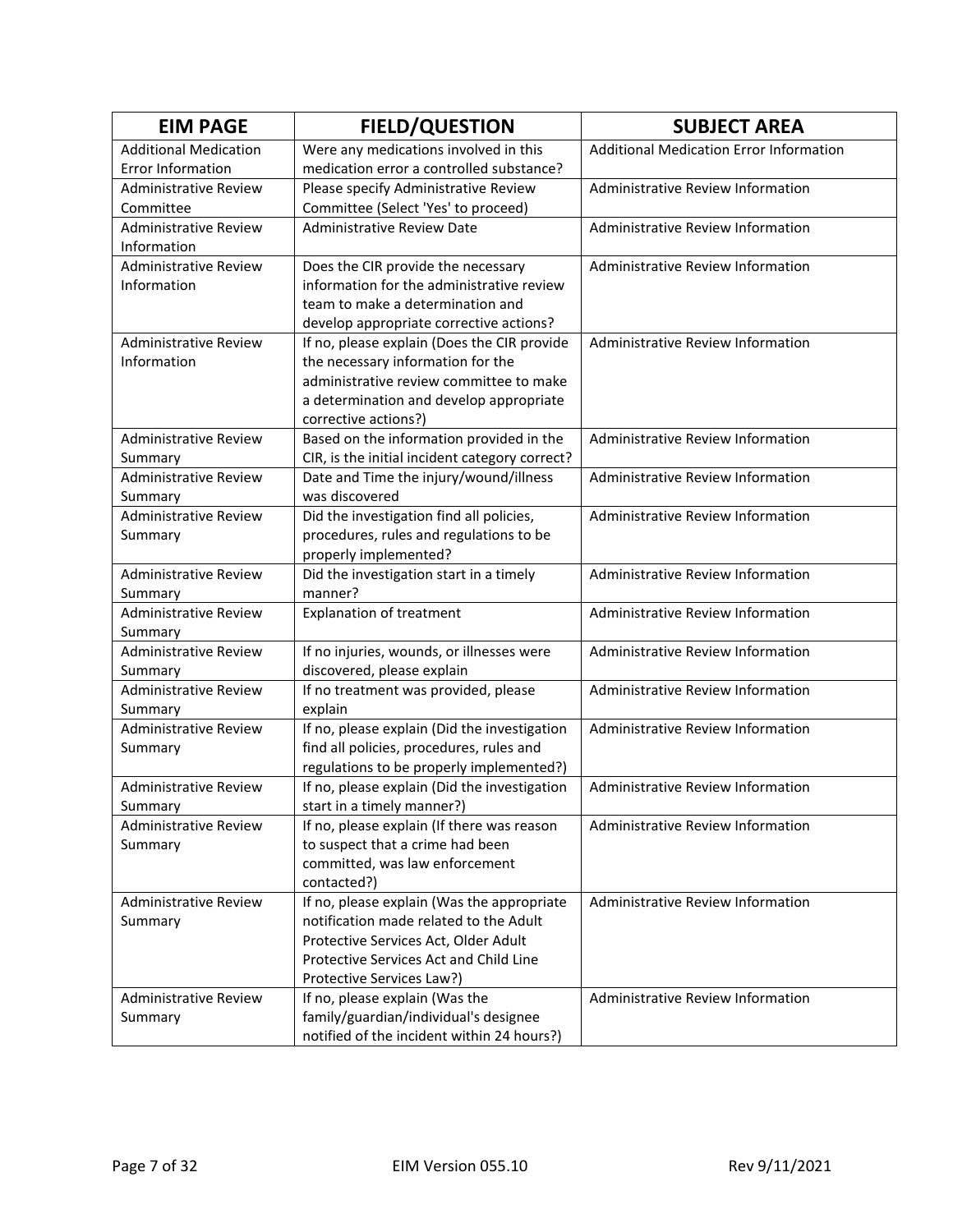| <b>EIM PAGE</b>              | <b>FIELD/QUESTION</b>                                                               | <b>SUBJECT AREA</b>               |
|------------------------------|-------------------------------------------------------------------------------------|-----------------------------------|
| <b>Administrative Review</b> | If the incident involved target(s), was the                                         | Administrative Review Information |
| Summary                      | target separated from potential contact                                             |                                   |
|                              | with all individuals receiving services until                                       |                                   |
|                              | the incident investigation was completed?                                           |                                   |
| <b>Administrative Review</b> | If there was reason to suspect that a crime                                         | Administrative Review Information |
| Summary                      | had been committed, was law                                                         |                                   |
|                              | enforcement contacted?                                                              |                                   |
| <b>Administrative Review</b> | If there were injuries, wounds, illness to                                          | Administrative Review Information |
| Summary                      | the individual that required prompt                                                 |                                   |
|                              | medication attention, did the individual                                            |                                   |
|                              | receive the necessary treatment?                                                    |                                   |
| <b>Administrative Review</b> | <b>Investigation Determination</b>                                                  | Administrative Review Information |
| Summary                      |                                                                                     |                                   |
| <b>Administrative Review</b> | Please describe the assistance offered                                              | Administrative Review Information |
| Summary                      |                                                                                     |                                   |
| <b>Administrative Review</b> | Please explain (Based on the information                                            | Administrative Review Information |
| Summary                      | provided in the CIR, is the initial incident                                        |                                   |
|                              | category correct?)                                                                  |                                   |
| <b>Administrative Review</b> | Please explain (Investigation                                                       | Administrative Review Information |
| Summary                      | Determination)                                                                      |                                   |
| <b>Administrative Review</b> | Victims assistance services offered                                                 | Administrative Review Information |
| Summary                      |                                                                                     |                                   |
| <b>Administrative Review</b> | Was assistance offered to the alleged                                               | Administrative Review Information |
| Summary                      | victim to protect the immediate and                                                 |                                   |
|                              | ongoing health, safety and welfare of the                                           |                                   |
|                              | individual (including victims services)?                                            |                                   |
| <b>Administrative Review</b> | Was the appropriate notification made                                               | Administrative Review Information |
| Summary                      | related to the Adult Protective Services                                            |                                   |
|                              | Act, Older Adult Protective Services Act<br>and Child Line Protective Services Law? |                                   |
| <b>Administrative Review</b> | Was the family/guardian/individual's                                                | Administrative Review Information |
| Summary                      | designee notified of the incident within 24                                         |                                   |
|                              | hours?                                                                              |                                   |
| Concerns Identified by CI    | Are there any concerns about practice or                                            | <b>Investigation Details</b>      |
|                              | policy identified by the investigator?                                              |                                   |
| Death Information            | Did other parties perform CPR?                                                      | Death Information (Final Section) |
| Death Information            | Did the individual have a diagnosed                                                 | Death Information (Final Section) |
|                              | terminal illness?                                                                   |                                   |
| Death Information            | Did the provider initiate CPR?                                                      | Death Information (Final Section) |
| Death Information            | If other, please specify (Did other parties                                         | Death Information (Final Section) |
|                              | perform CPR?)                                                                       |                                   |
| Death Information            | If other, please specify (Existing                                                  | Death Information (Final Section) |
|                              | supplemental information)                                                           |                                   |
| Death Information            | If other, please specify (Relationship to                                           | Death Information (Final Section) |
|                              | the deceased)                                                                       |                                   |
| Death Information            | If yes, please specify their name                                                   | Death Information (Final Section) |
|                              | (Substitute Healthcare Decision Maker)                                              |                                   |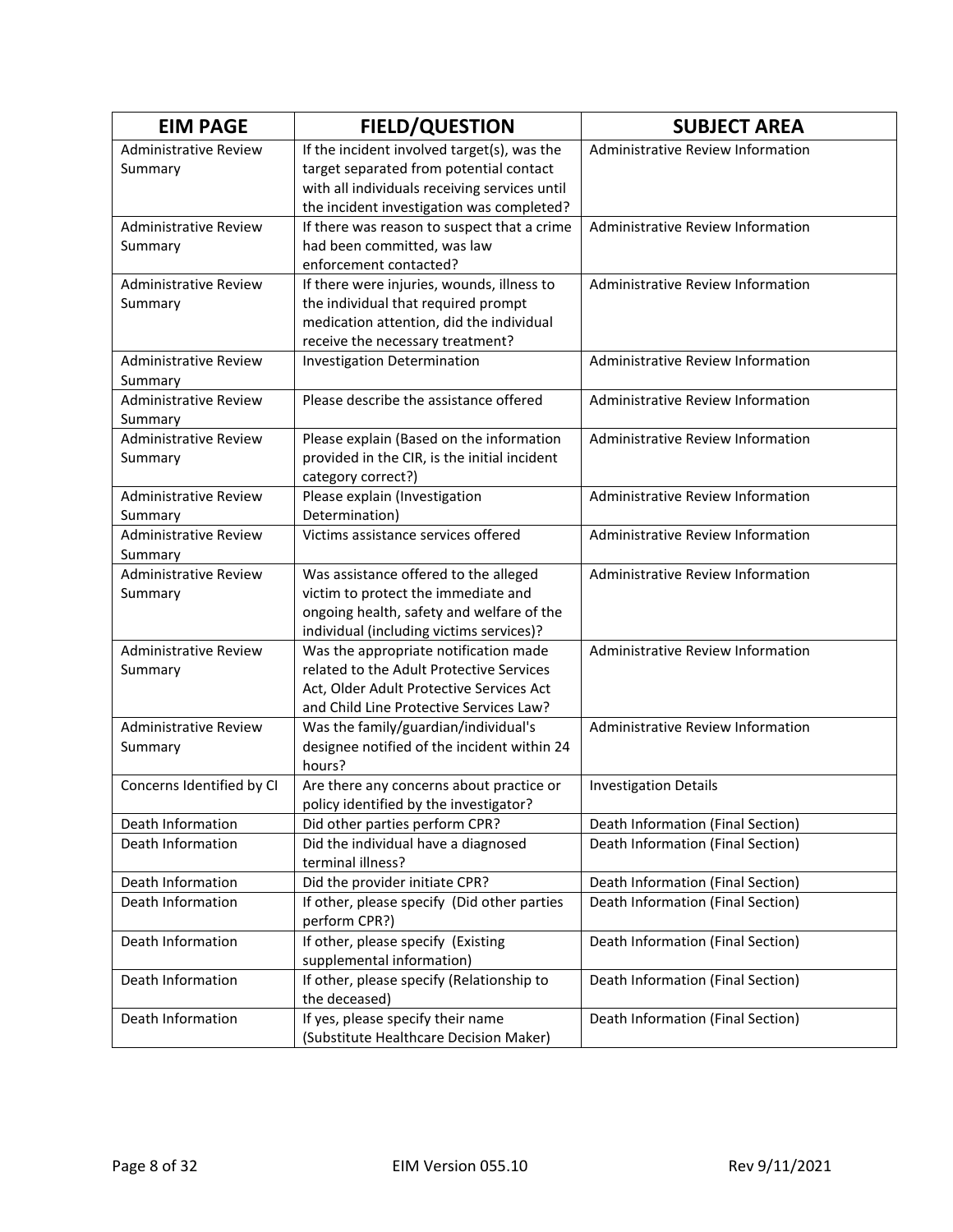| <b>EIM PAGE</b>          | <b>FIELD/QUESTION</b>                                        | <b>SUBJECT AREA</b>               |
|--------------------------|--------------------------------------------------------------|-----------------------------------|
| Death Information        | Please indicate what supplemental                            | Death Information (Final Section) |
|                          | information exists for this report (Forward                  |                                   |
|                          | hard copies of the available documents to                    |                                   |
|                          | the County and Region)                                       |                                   |
| Death Information        | Was an autopsy performed or will an                          | Death Information (Final Section) |
|                          | autopsy be performed?                                        |                                   |
| Death Information        | Was an autopsy performed or will an                          | Death Information (First Section) |
|                          | autopsy be performed?                                        |                                   |
| Death Information        | Was the coroner contacted?                                   | Death Information (Final Section) |
| Death Information        | Was the individual in hospice care?                          | Death Information (Final Section) |
| Death Information        | Was there a Substitute Healthcare                            | Death Information (Final Section) |
|                          | Decision Maker?                                              |                                   |
| Death Information        | What is the diagnosed terminal illness?                      | Death Information (Final Section) |
| Death Information        | Did other parties perform CPR?                               | Death Information (First Section) |
| Death Information        | Did the family refuse an autopsy?                            | Death Information (Final Section) |
| Death Information        | Did the individual have a diagnosed                          | Death Information (First Section) |
|                          | terminal illness?                                            |                                   |
| Death Information        | Did the provider initiate CPR?                               | Death Information (First Section) |
| Death Information        | If other, please specify (Did other parties                  | Death Information (First Section) |
| Death Information        | perform CPR?)                                                | Death Information (First Section) |
|                          | If other, please specify (What is the                        |                                   |
| Death Information        | diagnosed terminal illness?)<br>Relationship to the deceased | Death Information (Final Section) |
| Death Information        | Was the coroner contacted?                                   | Death Information (First Section) |
| Death Information        | Was the individual in hospice care?                          | Death Information (First Section) |
| Death Information        | Was there a hospitalization for this                         | Death Information (Final Section) |
|                          | individual?                                                  |                                   |
| Death Information        | What is the diagnosed terminal illness?                      | Death Information (First Section) |
| Death Information (Final | Was a 'Do Not Resuscitate' order in                          | Death Information (Final Section) |
| Section)                 | effect?                                                      |                                   |
| Death Information (Final | Was medical intervention information                         | Death Information (Final Section) |
| Section)                 | recorded in another incident in relation to                  |                                   |
|                          | this death incident?                                         |                                   |
| Death Information (Final | Was this death a result of abuse or                          | Death Information (Final Section) |
| Section)                 | neglect?                                                     |                                   |
| Death Information (First | Was a 'Do Not Resuscitate' order in                          | Death Information (First Section) |
| Section)                 | effect?                                                      |                                   |
| Death Information (First | Was medical intervention information                         | Death Information (First Section) |
| Section)                 | recorded in another incident in relation to                  |                                   |
|                          | this death incident?                                         |                                   |
| Death Information        | If other, please specify (What is the                        | Death Information (Final Section) |
|                          | diagnosed terminal illness?)                                 |                                   |
| Documentary Evidence     | Were documents identified as evidence                        | <b>Investigation Details</b>      |
|                          | for this investigation?                                      |                                   |
| Documentary Evidence     | Title of document/evidence                                   | <b>Investigation Details</b>      |
| Documentary Evidence     | Collected                                                    | <b>Investigation Details</b>      |
| Documentary Evidence     | Date and Time collected                                      | <b>Investigation Details</b>      |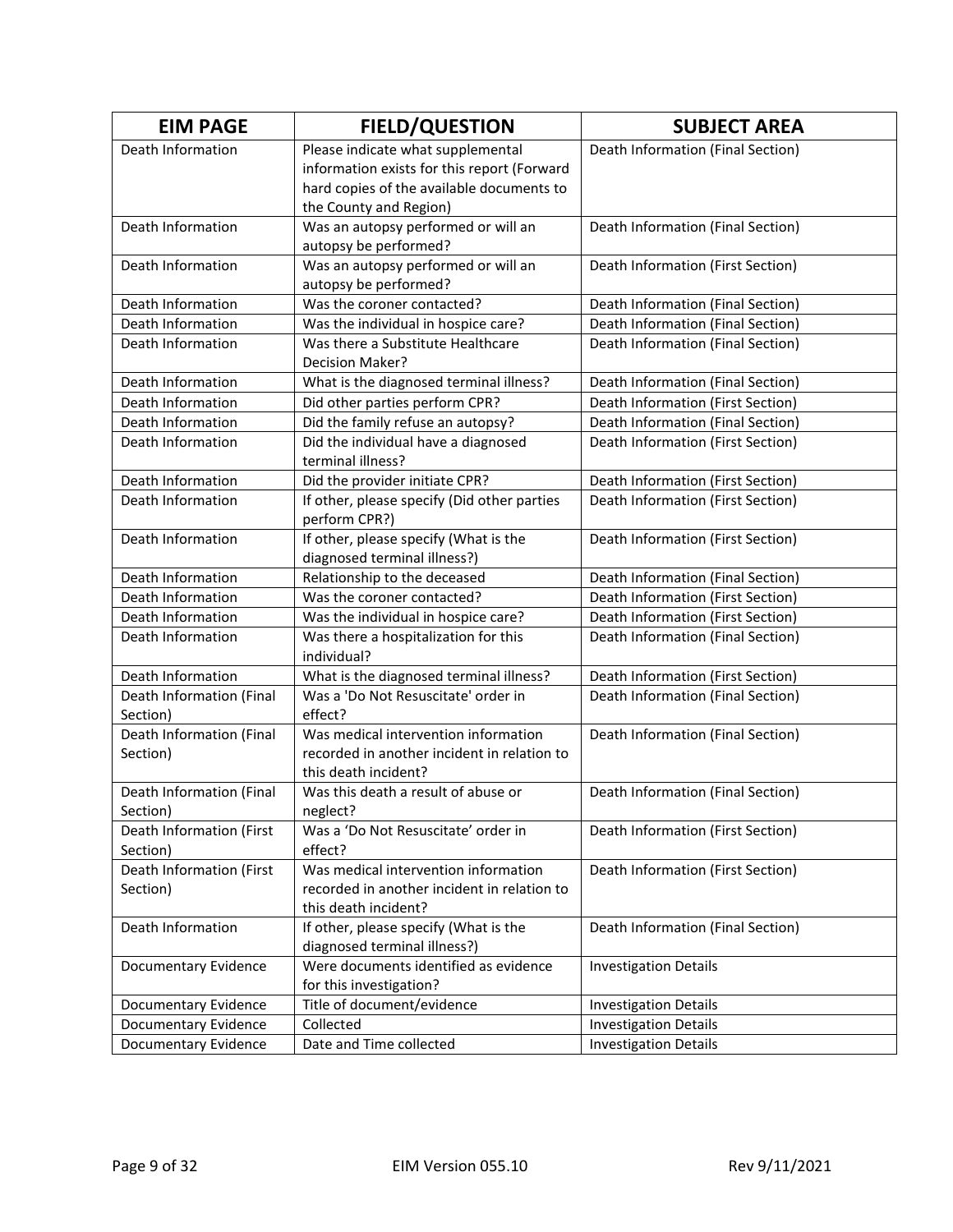| <b>EIM PAGE</b>                | <b>FIELD/QUESTION</b>                      | <b>SUBJECT AREA</b>           |
|--------------------------------|--------------------------------------------|-------------------------------|
| Documentary Evidence           | Description of identified documentary      | <b>Investigation Details</b>  |
|                                | evidence (what is relevant about this      |                               |
|                                | piece of evidence, how did you obtain this |                               |
|                                | evidence, etc.)                            |                               |
| Documentary Evidence           | Please add any additional information not  | <b>Investigation Details</b>  |
|                                | captured above                             |                               |
| Follow-Up Actions Taken        | Were follow-up actions completed as a      | Program Office Review Details |
|                                | result of this incident?                   |                               |
| Follow-Up Actions Taken        | Follow-Up Action                           | Program Office Review Details |
| Follow-Up Actions Taken        | Description of the Follow-Up Action        | Program Office Review Details |
| Follow-Up Actions Taken        | Completed/Expected Completion Date         | Program Office Review Details |
| Follow-Up Actions Taken        | Responsible Party (First Name)             | Program Office Review Details |
| Follow-Up Actions Taken        | Responsible Party (Last Name)              | Program Office Review Details |
| Hospitalization                | Actual Date of Discharge                   | Hospitalization Information   |
| Information                    |                                            |                               |
| Hospitalization                | Add additional information not captured    | Hospitalization Information   |
| Information                    | above                                      |                               |
| Hospitalization                | Admitting diagnosis                        | Hospitalization Information   |
| Information                    |                                            |                               |
| Hospitalization                | Date of Admission                          | Hospitalization Information   |
| Information                    |                                            |                               |
| Hospitalization                | Describe the person's current status       | Hospitalization Information   |
| Information                    | (Select all that apply)                    |                               |
| Hospitalization                | Did you get the discharge instructions     | Hospitalization Information   |
| Information                    | upon discharge?                            |                               |
| Hospitalization<br>Information | Discharge diagnosis                        | Hospitalization Information   |
| Hospitalization                |                                            |                               |
| Information                    | <b>Hospital Name</b>                       | Hospitalization Information   |
| Hospitalization                | If other, please specify (What occurred    | Hospitalization Information   |
| Information                    | during the hospitalization?)               |                               |
| Hospitalization                | Was a follow-up appointment scheduled      | Hospitalization Information   |
| Information                    | for post hospitalization with the medical  |                               |
|                                | professional? (Select all that apply)      |                               |
| Hospitalization                | Was the admission from the Emergency       | Hospitalization Information   |
| Information                    | Room?                                      |                               |
| Hospitalization                | What changed for this person after         | Hospitalization Information   |
| Information                    | discharge? (Select all that apply)         |                               |
| Hospitalization                | What occurred during the hospitalization?  | Hospitalization Information   |
| Information                    | Include follow-up or referral information. |                               |
|                                | (Select all that apply)                    |                               |
| Hospitalization                | Was there a hospitalization for this       | Hospitalization Information   |
| Information                    | individual?                                |                               |
| <b>Incident Classification</b> | Assigned Certified Investigator            | Incident Detail - Initial     |
| <b>Incident Classification</b> | Investigation Required?                    | Incident Detail - Initial     |
| <b>Incident Classification</b> | Choking/Falling Indicator                  | Choking/Falling Indicator     |
| Incident Classification        | Determine if an Investigation is required  | Incident Detail - Initial     |
| Incident Classification        | Discovery Date and Time                    | Incident Detail - Initial     |
| <b>Incident Classification</b> | Has the Individual been notified of the    | Incident Detail - Initial     |
|                                | incident?                                  |                               |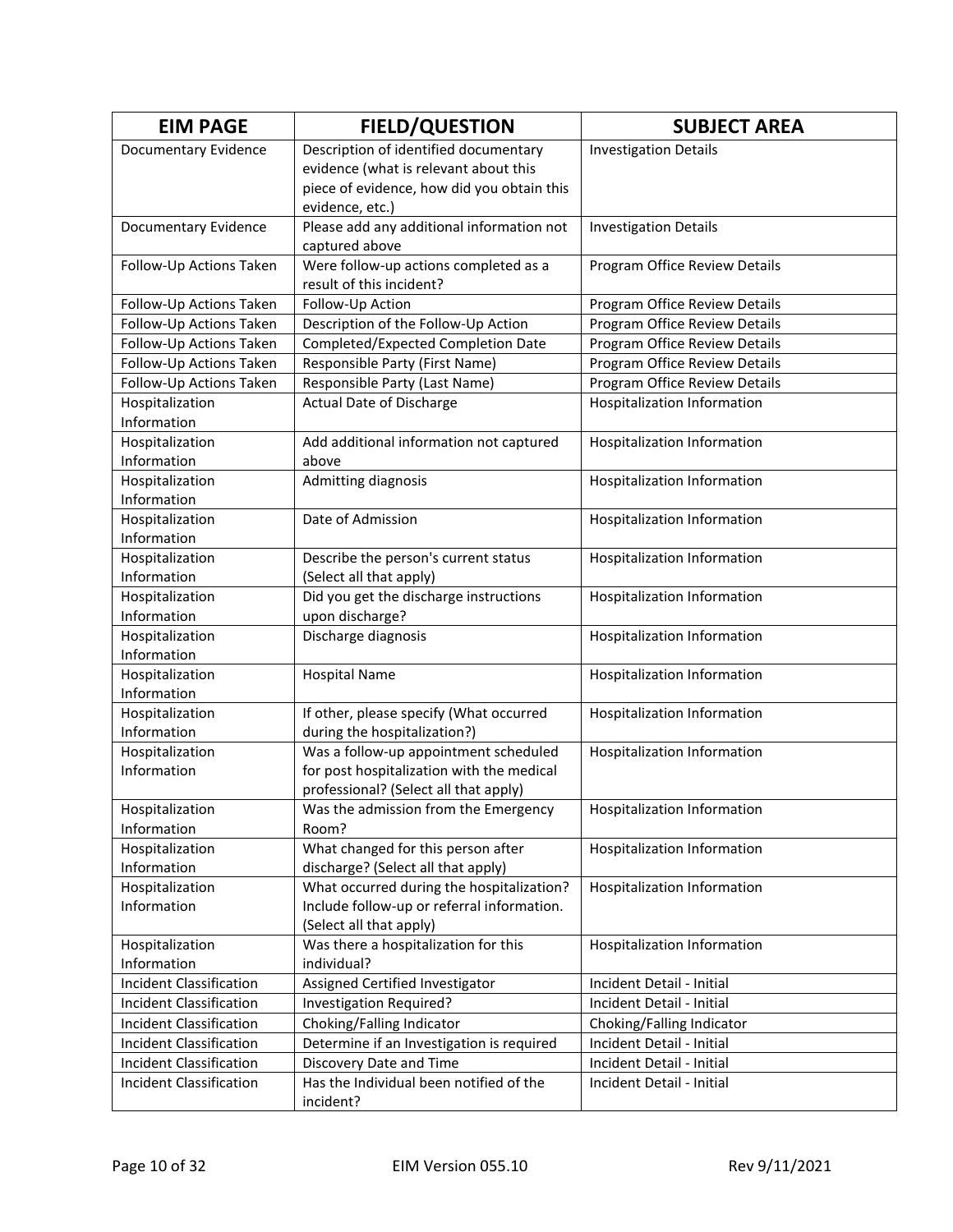| <b>EIM PAGE</b>                | <b>FIELD/QUESTION</b>                                                        | <b>SUBJECT AREA</b>               |
|--------------------------------|------------------------------------------------------------------------------|-----------------------------------|
| Incident Classification        | If no, please explain (Has the Individual<br>been notified of the incident?) | Incident Detail - Initial         |
| <b>Incident Classification</b> | If no, please explain                                                        | Incident Detail -Initial          |
| <b>Incident Classification</b> | If no, please explain (Was the                                               | Incident Detail - Initial         |
|                                | family/guardian/individual's designee                                        |                                   |
|                                | notified of the incident?)                                                   |                                   |
| <b>Incident Classification</b> | If no, please explain (Was the incident                                      | Incident Detail - Initial         |
|                                | referred to Protective Services Agencies?)                                   |                                   |
| <b>Incident Classification</b> | If no, please explain (Were there targets                                    | <b>Target Information</b>         |
|                                | identified?)                                                                 |                                   |
| <b>Incident Classification</b> | Investigation will be conducted by                                           | Incident Detail - Initial         |
| <b>Incident Classification</b> | Proceed with investigation?                                                  | Incident Detail - Initial         |
| <b>Incident Classification</b> | Reviewing Organization                                                       | Incident Detail - Initial         |
| <b>Incident Classification</b> | Waiver/Program                                                               | Incident Detail - Initial         |
| <b>Incident Classification</b> | Was the family/guardian/individual's                                         | Incident Detail - Initial         |
|                                | designee notified of the incident?                                           |                                   |
| <b>Incident Classification</b> | Was the incident referred to Adult                                           | <b>Protective Services Agency</b> |
|                                | Protective Services (18-59 years of age)?                                    |                                   |
| <b>Incident Classification</b> | Was the incident referred to Child                                           | <b>Protective Services Agency</b> |
|                                | Protective Services (0-17 years of age)?                                     |                                   |
| <b>Incident Classification</b> | Was the incident referred to Older Adult                                     | <b>Protective Services Agency</b> |
|                                | Protective Services (60+ years of age)?                                      |                                   |
|                                |                                                                              |                                   |
| <b>Incident Classification</b> | Was there a medical intervention for this                                    | Medical Intervention Information  |
|                                | individual?                                                                  |                                   |
|                                |                                                                              |                                   |
| <b>Incident Classification</b> | Were there targets identified?                                               | <b>Target Information</b>         |
|                                |                                                                              |                                   |
|                                |                                                                              |                                   |
| Incident Description           | Address Line 1                                                               | Incident Description              |
| (Individual and Site-level     |                                                                              |                                   |
| Incidents)                     |                                                                              |                                   |
| Incident Description           | Address Line 2                                                               | Incident Description              |
| (Individual and Site-level     |                                                                              |                                   |
| Incidents)                     |                                                                              |                                   |
| Incident Description           | Address Line 3                                                               | Incident Description              |
| (Individual and Site-level     |                                                                              |                                   |
| Incidents)                     |                                                                              |                                   |
| Incident Description           | City                                                                         | <b>Incident Description</b>       |
| (Individual and Site-level     |                                                                              |                                   |
| Incidents)                     |                                                                              |                                   |
| Incident Description           | In what physical location did the event                                      | <b>Incident Description</b>       |
| (Individual and Site-level     | occur?                                                                       |                                   |
| Incidents)                     |                                                                              |                                   |
| Incident Description           | Is incident location known?                                                  | Incident Description              |
| (Individual and Site-level     |                                                                              |                                   |
| Incidents)                     |                                                                              |                                   |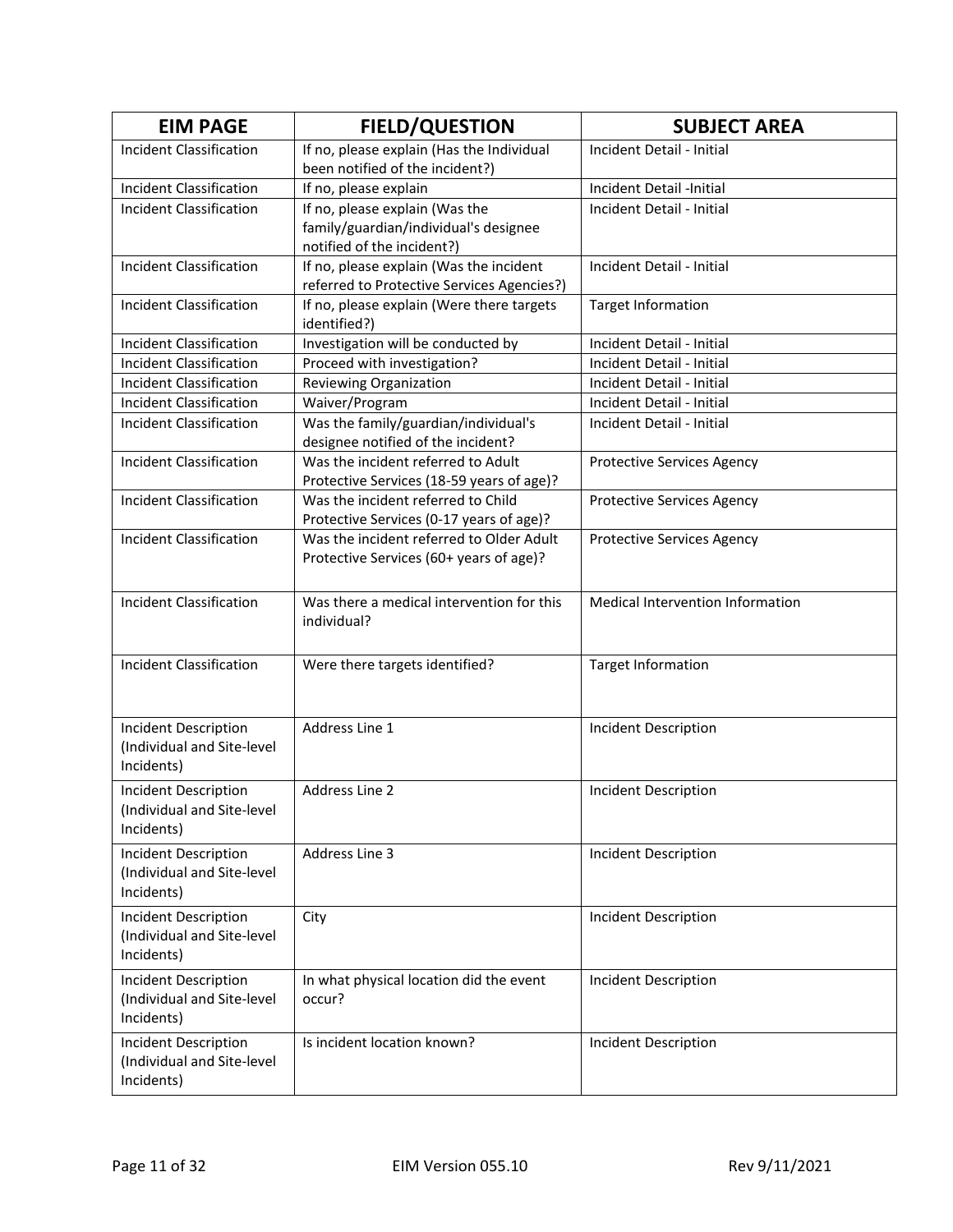| <b>EIM PAGE</b>                                                         | <b>FIELD/QUESTION</b>                                                                                                                                                                                                                                                       | <b>SUBJECT AREA</b>                    |
|-------------------------------------------------------------------------|-----------------------------------------------------------------------------------------------------------------------------------------------------------------------------------------------------------------------------------------------------------------------------|----------------------------------------|
| Incident Description<br>(Individual and Site-level<br>Incidents)        | Location Name (if any)                                                                                                                                                                                                                                                      | <b>Incident Description</b>            |
| Incident Description<br>(Individual and Site-level<br>Incidents)        | Please describe in detail exactly what<br>happened during the incident including<br>dates, times, and all people involved<br>including staff. Include all relevant details<br>prior to, during, and after the incident.<br>Indicate the current status of the<br>individual | Incident Description                   |
| Incident Description<br>(Individual and Site-level<br>Incidents)        | State                                                                                                                                                                                                                                                                       | Incident Description                   |
| <b>Incident Description</b><br>(Individual and Site-level<br>Incidents) | Zip Code                                                                                                                                                                                                                                                                    | Incident Description                   |
| Incident Description<br>(Individual Incidents)                          | Relationship of the incident location to<br>the individual                                                                                                                                                                                                                  | <b>Incident Description</b>            |
| <b>Incident Description</b><br>(Individual Incidents)                   | What service delivery model was the<br>person participating in when the event<br>occurred?                                                                                                                                                                                  | <b>Incident Description</b>            |
| <b>Incident Description</b><br>(Individual Incidents)                   | What service/program was the person<br>participating in when the event occurred?                                                                                                                                                                                            | Incident Description                   |
| Incident Description (Site-<br>level Incidents)                         | Please list all individuals involved                                                                                                                                                                                                                                        | <b>Incident Description</b>            |
| Incident Description (Site-<br>level Incidents)                         | Relationship of the incident location to<br>the site                                                                                                                                                                                                                        | Incident Description                   |
| Incident Description - Site<br>Level Incident                           | Was the site closed due to fire?                                                                                                                                                                                                                                            | <b>Incident Description</b>            |
| <b>Individual Detail</b>                                                | Incident Point Person                                                                                                                                                                                                                                                       | Individual Case Management Information |
| Individual Information                                                  | Address Line 1                                                                                                                                                                                                                                                              | <b>Individual Contact Information</b>  |
| Individual Information                                                  | Address Line 2                                                                                                                                                                                                                                                              | Individual Contact Information         |
| Individual Information                                                  | Address Line 3                                                                                                                                                                                                                                                              | Individual Contact Information         |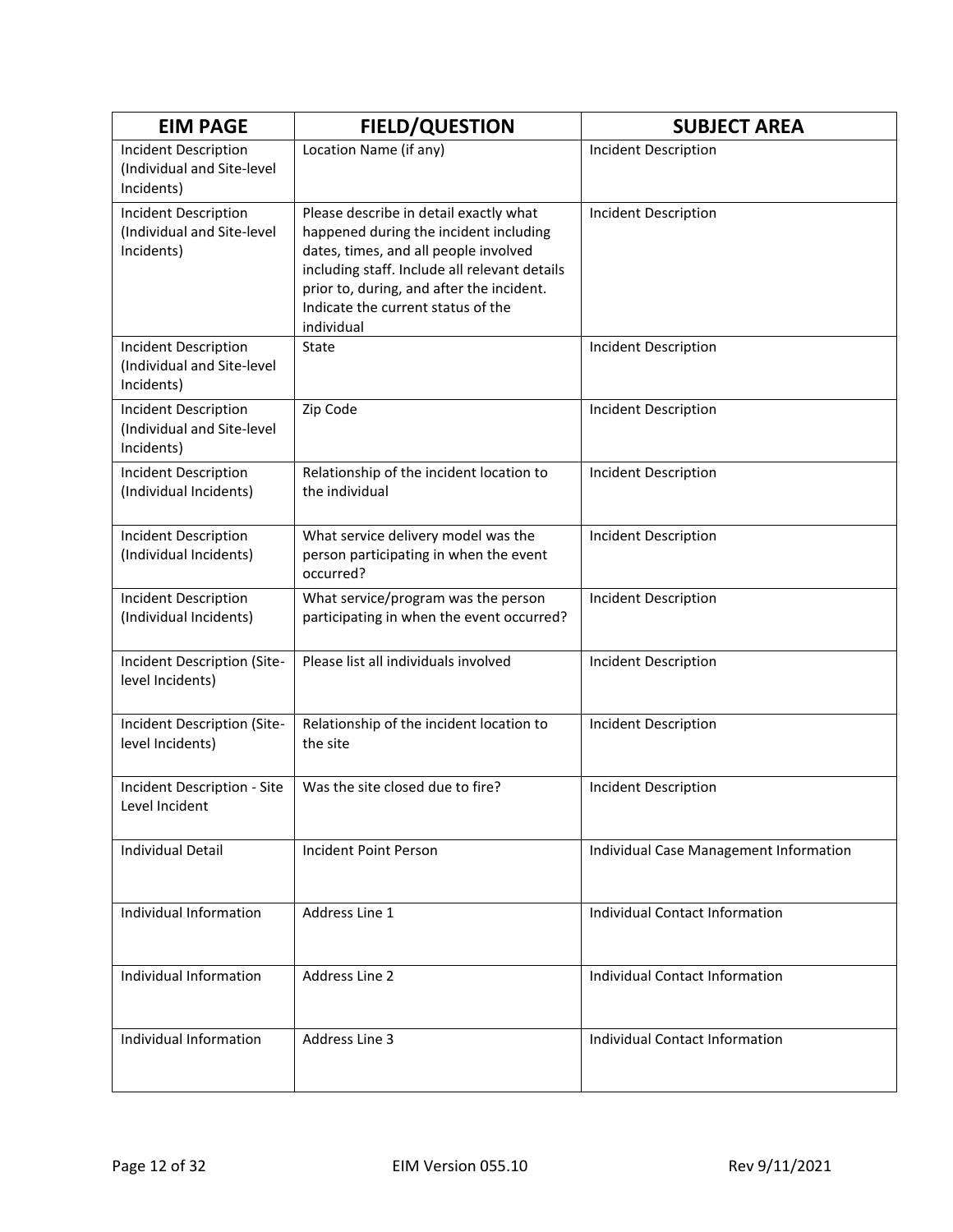| <b>EIM PAGE</b>        | <b>FIELD/QUESTION</b>             | <b>SUBJECT AREA</b>                    |
|------------------------|-----------------------------------|----------------------------------------|
| Individual Information | Ambulation                        | Individual Case Management Information |
| Individual Information | <b>Assigned SC</b>                | Individual Case Management Information |
| Individual Information | Assigned SC Email                 | Individual Case Management Information |
| Individual Information | Assigned SC Phone                 | Individual Case Management Information |
| Individual Information | <b>BSU</b>                        | <b>Individual Demographics</b>         |
| Individual Information | Case Management System            | Individual Demographics                |
| Individual Information | City                              | <b>Individual Contact Information</b>  |
| Individual Information | Date of Birth                     | Individual Demographics                |
| Individual Information | Email                             | <b>Individual Contact Information</b>  |
| Individual Information | Funding County/Joinder            | Individual Case Management Information |
| Individual Information | Gender                            | Individual Demographics                |
| Individual Information | Harry M. Litigation               | Individual Case Management Information |
| Individual Information | If yes, Interpreter is needed for | Individual Case Management Information |
| Individual Information | <b>Individual Name</b>            | Individual Demographics                |
| Individual Information | Is Interpreter Needed?            | Individual Case Management Information |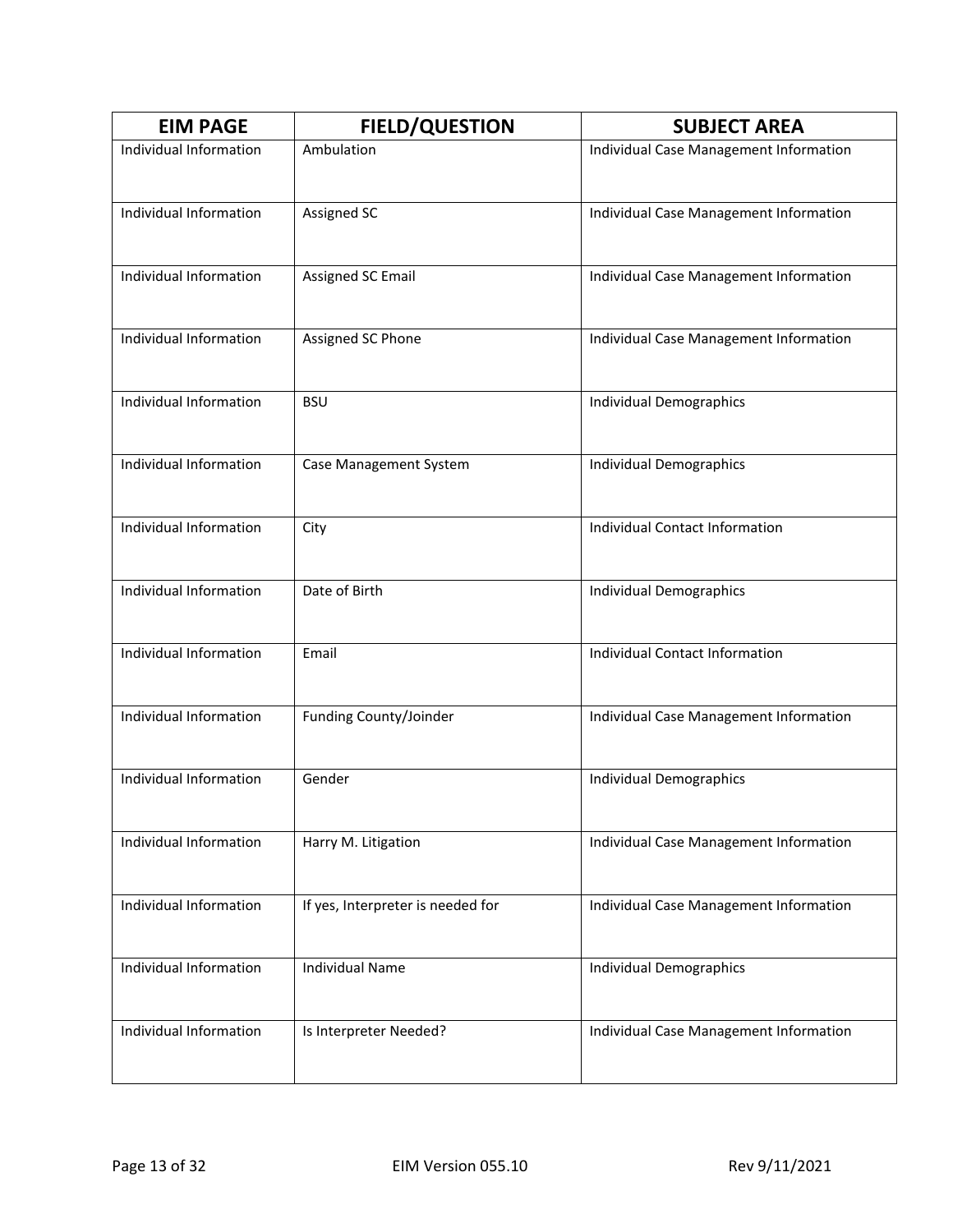| <b>EIM PAGE</b>        | <b>FIELD/QUESTION</b>               | <b>SUBJECT AREA</b>                    |
|------------------------|-------------------------------------|----------------------------------------|
| Individual Information | Living Situation                    | Individual Case Management Information |
| Individual Information | Living Situation Qualifier          | Individual Case Management Information |
| Individual Information | MCI                                 | <b>Individual Demographics</b>         |
| Individual Information | Needs Group                         | Individual Case Management Information |
| Individual Information | Needs Level                         | Individual Case Management Information |
| Individual Information | <b>Other Special Needs</b>          | Individual Case Management Information |
| Individual Information | <b>Phone Number</b>                 | <b>Individual Contact Information</b>  |
| Individual Information | Primary Language                    | Individual Case Management Information |
| Individual Information | Primary Mode of Communication       | Individual Case Management Information |
| Individual Information | Program Diagnosis                   | Individual Case Management Information |
| Individual Information | Region                              | Individual Case Management Information |
| Individual Information | <b>Residential County</b>           | <b>Individual Contact Information</b>  |
| Individual Information | Restrictive Procedure Plan in Place | Individual Case Management Information |
| Individual Information | <b>SC Entity Name</b>               | Individual Case Management Information |
| Individual Information | Special Indicator                   | Individual Case Management Information |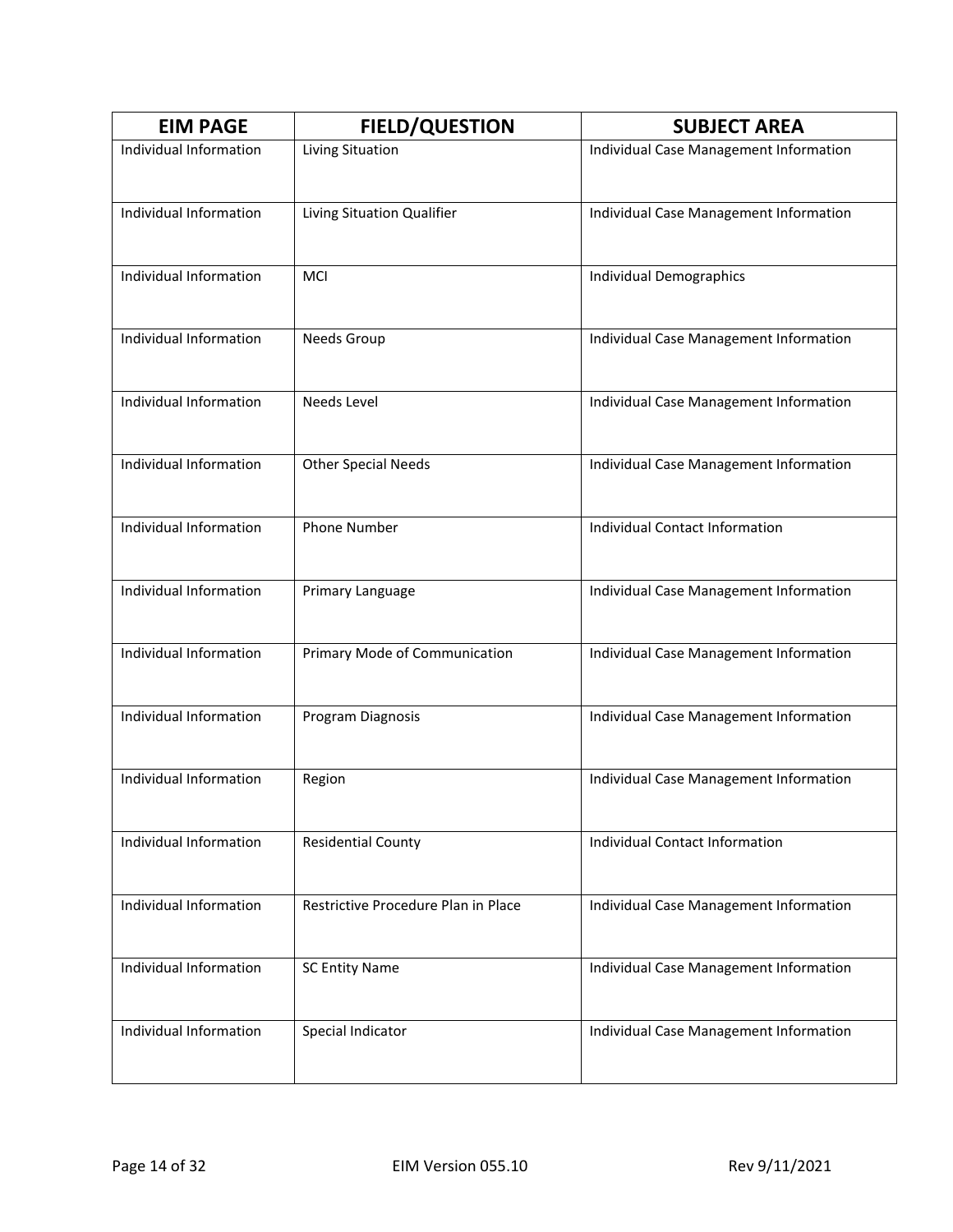| <b>EIM PAGE</b>                     | <b>FIELD/QUESTION</b>                                                                                    | <b>SUBJECT AREA</b>                     |
|-------------------------------------|----------------------------------------------------------------------------------------------------------|-----------------------------------------|
| Individual Information              | Specify if other language                                                                                | Individual Case Management Information  |
| Individual Information              | SSN                                                                                                      | Individual Demographics                 |
| Individual Information              | State                                                                                                    | Individual Contact Information          |
| Individual Information              | Waiver/Program                                                                                           | Individual Case Management Information  |
| Individual Information              | Zip Code                                                                                                 | <b>Individual Contact Information</b>   |
| <b>Initial Management</b><br>Review | <b>Review Comments</b>                                                                                   | <b>Initial Management Review</b>        |
| <b>Initial Management</b><br>Review | Were the actions taken to protect the<br>individual's health, safety, and rights<br>documented?          | <b>Initial Management Review</b>        |
| Initial Management<br>Review        | Were the actions taken to protect the<br>individual's health, safety, and rights<br>prompt and adequate? | <b>Initial Management Review</b>        |
| Initiator Information               | Email                                                                                                    | Initiator Information                   |
| Initiator Information               | <b>Initiator Name</b>                                                                                    | Initiator Information                   |
| Initiator Information               | MPI (if applicable)                                                                                      | Initiator Information                   |
| Initiator Information               | Organization                                                                                             | Initiator Information                   |
| Initiator Information               | Organization Type                                                                                        | Initiator Information                   |
| Initiator Information               | <b>Phone Number</b>                                                                                      | Initiator Information                   |
| <b>Investigation Assignment</b>     | Assigned Investigator                                                                                    | Program Office Investigation Assignment |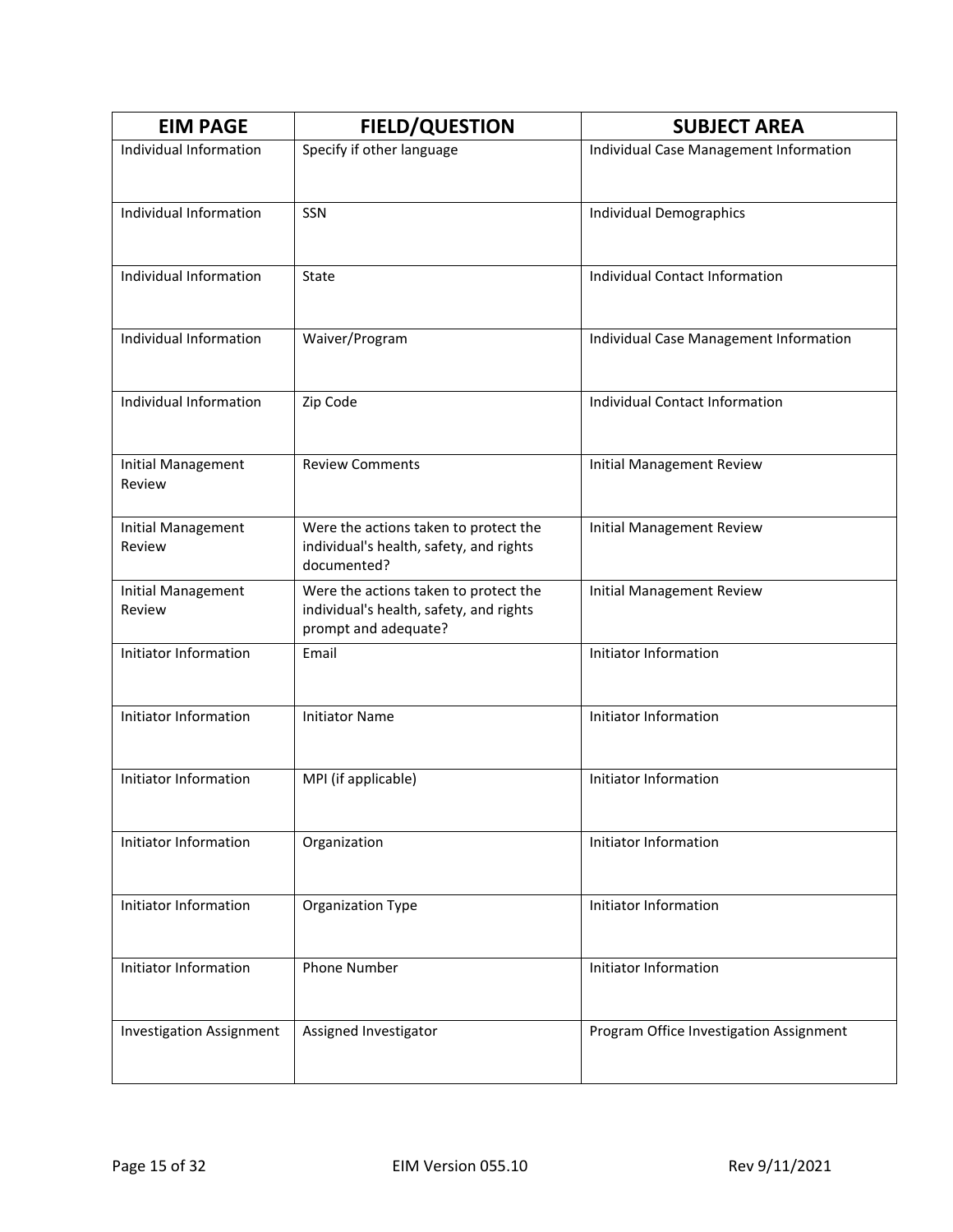| <b>EIM PAGE</b>                 | <b>FIELD/QUESTION</b>                                                                                    | <b>SUBJECT AREA</b>                     |
|---------------------------------|----------------------------------------------------------------------------------------------------------|-----------------------------------------|
| <b>Investigation Assignment</b> | Concur with provider investigation?                                                                      | Program Office Investigation Assignment |
| <b>Investigation Assignment</b> | Does the incident require additional<br>investigation?                                                   | Program Office Investigation Assignment |
| <b>Investigation Assignment</b> | Has the family/guardian/individual's<br>designee been notified of the outcome of<br>the investigation?   | Program Office Investigation Assignment |
| <b>Investigation Assignment</b> | Has the family/guardian/individual's<br>designee been notified of the incident?                          | Program Office Investigation Assignment |
| <b>Investigation Assignment</b> | If no, please explain (Has the<br>family/guardian been notified of the<br>outcome of the investigation?) | Program Office Investigation Assignment |
| <b>Investigation Assignment</b> | If no, please explain (Concur with<br>provider investigation?)                                           | Program Office Investigation Assignment |
| <b>Investigation Assignment</b> | If the investigation was not approved,<br>please provide comments                                        | Program Office Investigation Assignment |
| <b>Investigation Assignment</b> | Indicate County/Region Investigation<br>Determination                                                    | Program Office Investigation Assignment |
| <b>Investigation Assignment</b> | Indicate Region Investigation<br>Determination                                                           | Program Office Investigation Assignment |
| <b>Investigation Assignment</b> | <b>Investigation Approval Status</b>                                                                     | Program Office Investigation Assignment |
| <b>Investigation Assignment</b> | Proceed with Investigation?                                                                              | Program Office Investigation Assignment |
| Investigation Information       | Briefly describe how potential witnesses<br>were identified                                              | <b>Investigation Details</b>            |
| Investigation Information       | Date and Time of the visit                                                                               | <b>Investigation Details</b>            |
| Investigation Information       | Did the investigator visit the site scene of<br>the incident?                                            | <b>Investigation Details</b>            |
| Investigation Information       | Enter the primary investigatory question                                                                 | <b>Investigation Details</b>            |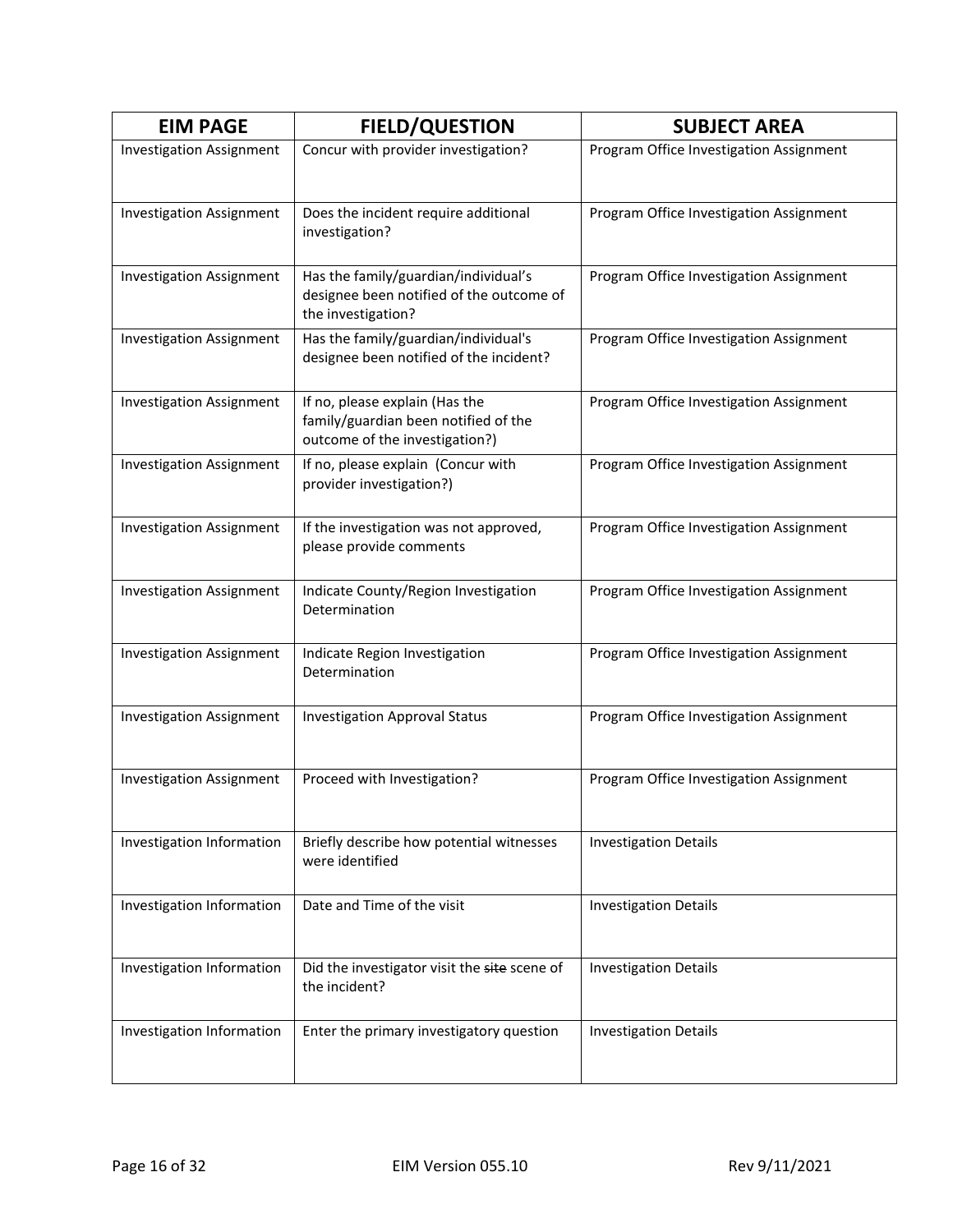| <b>EIM PAGE</b>                                                          | <b>FIELD/QUESTION</b>                                                                                       | <b>SUBJECT AREA</b>          |
|--------------------------------------------------------------------------|-------------------------------------------------------------------------------------------------------------|------------------------------|
| Investigation Information                                                | First Witness Statement Date and Time                                                                       | <b>Investigation Details</b> |
|                                                                          |                                                                                                             |                              |
| Investigation Information                                                | If the investigator was assigned more than<br>24 hours after the discovery date, then<br>please explain     | <b>Investigation Details</b> |
| Investigation Information                                                | If the last witness statement was more<br>than 10 days after the first witness<br>statement, please explain | <b>Investigation Details</b> |
| Investigation Information                                                | Incident Allegedly Occurred Date and<br><b>Time</b>                                                         | <b>Investigation Details</b> |
| Investigation Information                                                | Incident Reported/Discovered Date and<br>Time                                                               | <b>Investigation Details</b> |
| Investigation Information                                                | Information provided to the investigator<br>at the time of the assignment                                   | <b>Investigation Details</b> |
| Investigation Information                                                | Investigation Assignment Date and Time                                                                      | <b>Investigation Details</b> |
| Investigation Information                                                | <b>Investigation End Date</b>                                                                               | <b>Investigation Details</b> |
| Investigation Information                                                | <b>Investigation Start Date</b>                                                                             | <b>Investigation Details</b> |
| Investigation Information                                                | Investigator Assigned Date and Time                                                                         | <b>Investigation Details</b> |
| Investigation Information                                                | Investigatory questions that must be<br>answered by the investigation                                       | <b>Investigation Details</b> |
| Investigation Information                                                | Last Witness Statement Date and Time                                                                        | <b>Investigation Details</b> |
| Investigation Information                                                | Please explain why the site scene was not<br>visited (If no or site scene<br>unavailable/unknown)           | <b>Investigation Details</b> |
| Investigation Information                                                | Summary of investigator's findings                                                                          | <b>Investigation Details</b> |
| Investigation Information<br>(Provider Certified<br>Investigator Report) | Incident Allegedly Occurred Date                                                                            | <b>Investigation Details</b> |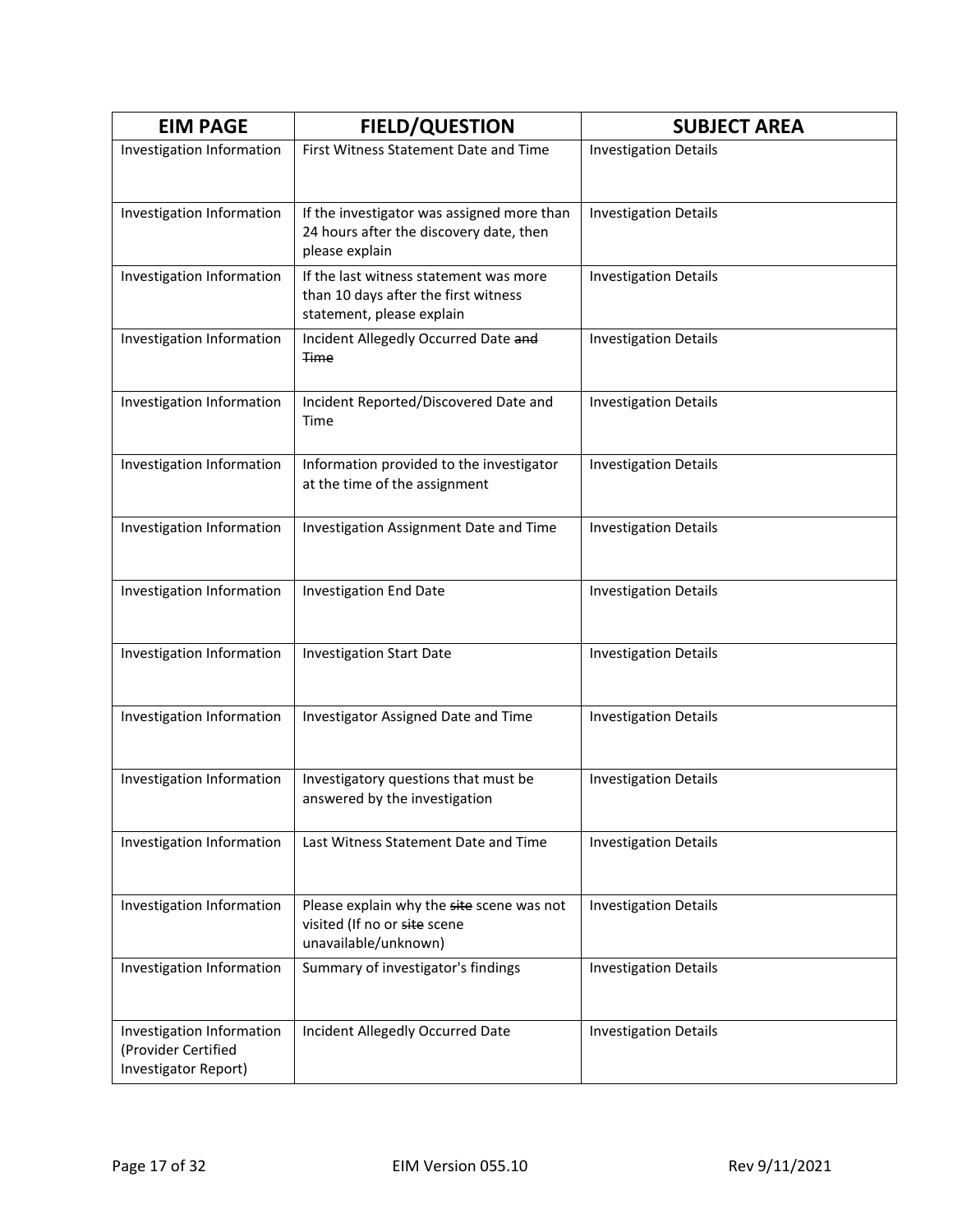| <b>EIM PAGE</b>                         | <b>FIELD/QUESTION</b>                                                                                                                       | <b>SUBJECT AREA</b>           |
|-----------------------------------------|---------------------------------------------------------------------------------------------------------------------------------------------|-------------------------------|
| Investigation<br>Methodology            | CI Investigation Plan                                                                                                                       | <b>Investigation Details</b>  |
| Investigation<br>Methodology            | Did the CI interview the victim within 24<br>hours of being assigned to the case?                                                           | <b>Investigation Details</b>  |
| Investigation<br>Methodology            | If no other documents were identified,<br>please explain                                                                                    | <b>Investigation Details</b>  |
| Investigation<br>Methodology            | If no, please explain (Did the CI interview<br>the victim within 24 hours of being<br>assigned to the case?)                                | <b>Investigation Details</b>  |
| Investigation<br>Methodology            | If no, please explain (Were all initial<br>interviews attempted and/or completed<br>within 10 days of the investigation being<br>assigned?) | <b>Investigation Details</b>  |
| Investigation<br>Methodology            | If no targets were identified, please<br>explain                                                                                            | <b>Investigation Details</b>  |
| Investigation<br>Methodology            | If physical evidence was not collected,<br>photographed, or otherwise preserved,<br>please explain                                          | <b>Investigation Details</b>  |
| Investigation<br>Methodology            | If the victim was not the first witness<br>interviewed, please explain                                                                      | <b>Investigation Details</b>  |
| Investigation<br>Methodology            | If witness interviews were not attempted<br>and/or completed, please explain                                                                | <b>Investigation Details</b>  |
| Investigation<br>Methodology            | Please enter any evidence that was<br>collected for the investigation that was<br>determined not to be relevant                             | <b>Investigation Details</b>  |
| Investigation<br>Methodology            | Were all initial interviews attempted<br>and/or completed within 10 days of the<br>investigation being assigned?                            | <b>Investigation Details</b>  |
| <b>Management Review</b><br>Information | Are the incident primary and secondary<br>categories correct?                                                                               | Program Office Review Details |
| <b>Management Review</b><br>Information | Comments/Recommendations                                                                                                                    | Program Office Review Details |
| <b>Management Review</b><br>Information | Did the information contained in the<br>incident report validate that the incident<br>was reported promptly?                                | Program Office Review Details |
| <b>Management Review</b><br>Information | If a protective services notification was<br>received, was it accurately reflected<br>within the incident report?                           | Program Office Review Details |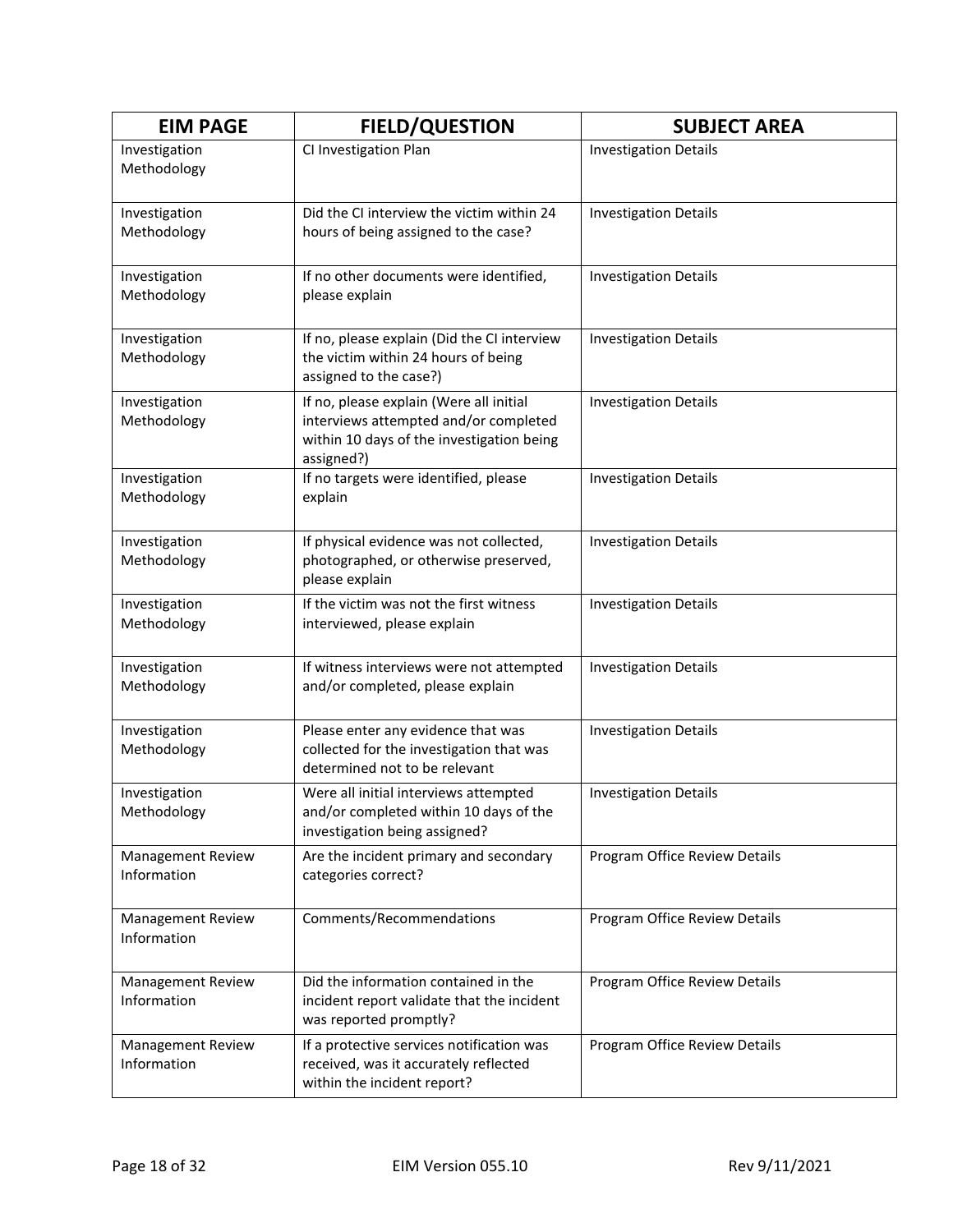| <b>EIM PAGE</b>                            | <b>FIELD/QUESTION</b>                                                                                                                | <b>SUBJECT AREA</b>                     |
|--------------------------------------------|--------------------------------------------------------------------------------------------------------------------------------------|-----------------------------------------|
| Management Review<br>Information           | If no, please explain (Did the information<br>contained in the incident report validate<br>that the incident was reported promptly?) | Program Office Review Details           |
| <b>Management Review</b><br>Information    | If not approved, are revisions needed in<br>the Certified Investigator Report?                                                       | Program Office Review Details           |
| Management Review<br>Information           | If the incident report is not approved,<br>please provide comments                                                                   | Program Office Review Details           |
| <b>Management Review</b><br>Information    | If the incident report is not approved,<br>please select a reason                                                                    | Program Office Review Details           |
| <b>Management Review</b><br>Information    | Initial Incident Closure Date                                                                                                        | Program Office Review Details           |
| Management Review<br>Information           | Is the discovery date accurate?                                                                                                      | Program Office Review Details           |
| Management Review<br>Information           | Is this incident a result of abuse or<br>neglect?                                                                                    | Program Office Review Details           |
| Management Review<br>Information           | Number of Days elapsed between Incident<br><b>Creation and Initial Closure</b>                                                       | Program Office Review Details           |
| <b>Management Review</b><br>Information    | <b>Review Approval Status</b>                                                                                                        | Program Office Review Details           |
| <b>Management Review</b><br>Information    | <b>Review Date</b>                                                                                                                   | Program Office Review Details           |
| Management Review<br>Information           | Was a protective services notification<br>received for this incident?                                                                | Management Review Information           |
| <b>Management Review</b><br>Information    | Was the incident closed on time?                                                                                                     | Program Office Review Details           |
| <b>Medical Intervention</b><br>Information | <b>Additional Diagnosis</b>                                                                                                          | Medical Intervention Information        |
| <b>Medical Intervention</b><br>Information | Date of Intervention/Admission                                                                                                       | Medical Intervention Information        |
| <b>Medical Intervention</b><br>Information | Discharge Diagnosis                                                                                                                  | <b>Medical Intervention Information</b> |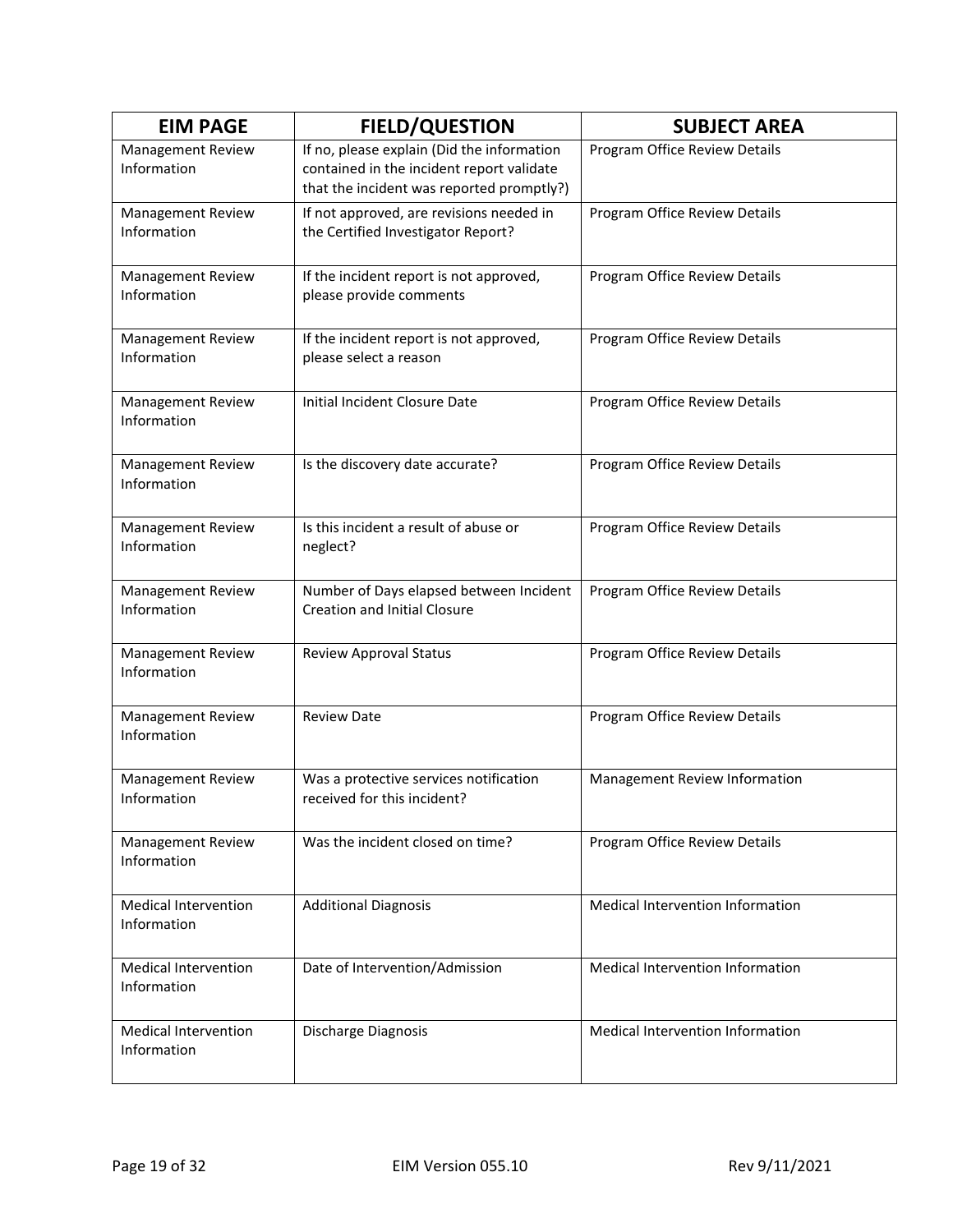| <b>EIM PAGE</b>                            | <b>FIELD/QUESTION</b>                                                                                                            | <b>SUBJECT AREA</b>              |
|--------------------------------------------|----------------------------------------------------------------------------------------------------------------------------------|----------------------------------|
| <b>Medical Intervention</b><br>Information | Discharge Date/Medical Intervention End<br>Date                                                                                  | Medical Intervention Information |
| Medical Intervention<br>Information        | Did you get the discharge instructions<br>upon discharge?                                                                        | Medical Intervention Information |
| <b>Medical Intervention</b><br>Information | Has the individual received any medical<br>interventions in the last 48 hours prior to<br>this incident?                         | Medical Intervention Information |
| <b>Medical Intervention</b><br>Information | If other, please specify: (What was<br>provided during the event? (Select all that<br>apply))                                    | Medical Intervention Information |
| <b>Medical Intervention</b><br>Information | If no, please explain (Did you get the<br>discharge instructions upon discharge?)                                                | Medical Intervention Information |
| <b>Medical Intervention</b><br>Information | If yes, please explain (Has the individual<br>received any medical interventions in the<br>last 48 hours prior to this incident) | Medical Intervention Information |
| <b>Medical Intervention</b><br>Information | <b>Initial Diagnosis</b>                                                                                                         | Medical Intervention Information |
| <b>Medical Intervention</b><br>Information | Medical Provider/Center Name                                                                                                     | Medical Intervention Information |
| <b>Medical Intervention</b><br>Information | Please explain (What was the extent of<br>treatment?)                                                                            | Medical Intervention Information |
| <b>Medical Intervention</b><br>Information | What was provided during the event?<br>(Select all that apply)                                                                   | Medical Intervention Information |
| <b>Medical Intervention</b><br>Information | What was the extent of treatment?                                                                                                | Medical Intervention Information |
| <b>Medication Error</b><br>Information     | <b>Additional Comments</b>                                                                                                       | <b>Medication Error</b>          |
| <b>Medication Error</b><br>Information     | Did the error occur over multiple<br>consecutive administrations?                                                                | <b>Medication Error</b>          |
| <b>Medication Error</b><br>Information     | If other, please specify (What was the<br>response to the error?)                                                                | <b>Medication Error</b>          |
| <b>Medication Error</b><br>Information     | If other, please specify (What was/will be<br>agency system response?)                                                           | <b>Medication Error</b>          |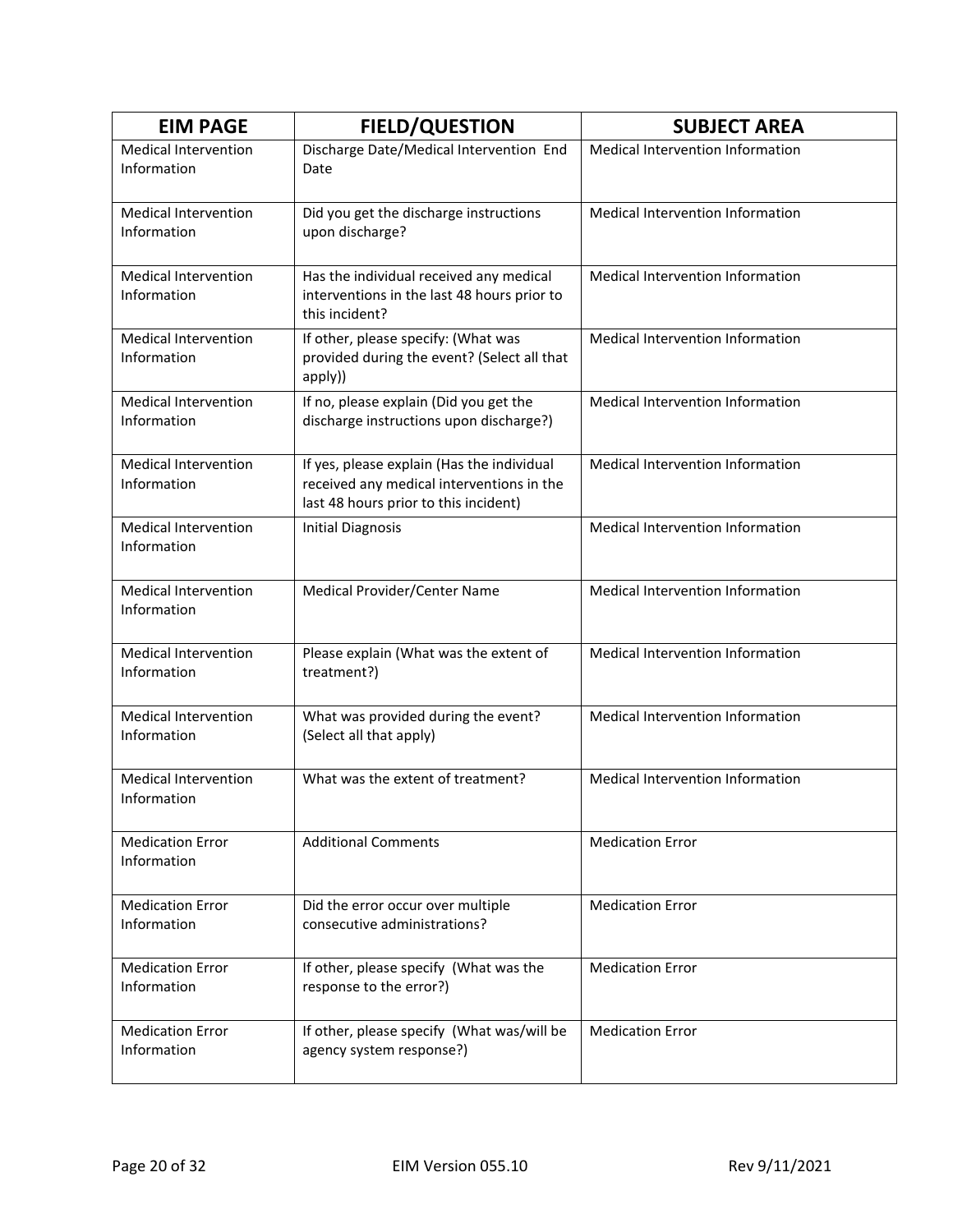| <b>EIM PAGE</b>                                          | <b>FIELD/QUESTION</b>                                                                                                                       | <b>SUBJECT AREA</b>                            |
|----------------------------------------------------------|---------------------------------------------------------------------------------------------------------------------------------------------|------------------------------------------------|
| <b>Medication Error</b><br>Information                   | If other, please specify (Why did the error<br>occur?)                                                                                      | <b>Medication Error</b>                        |
| <b>Medication Error</b><br>Information                   | Staff position of person giving medication                                                                                                  | <b>Medication Error</b>                        |
| <b>Medication Error</b><br>Information                   | What was or will be the agency system<br>response to prevent this type of error<br>from occurring in the future? (Select all<br>that apply) | <b>Medication Error</b>                        |
| <b>Medication Error</b><br>Information                   | What was the response to the error?<br>(Select all that apply)                                                                              | <b>Medication Error</b>                        |
| <b>Medication Error</b><br>Information                   | Why did the error occur? (Select all that<br>apply)                                                                                         | <b>Medication Error</b>                        |
| <b>Medication List</b>                                   | Please specify medications (Select 'Yes' to<br>proceed)                                                                                     | <b>Medication List</b>                         |
| <b>Notification Information</b>                          | Has notification been made or will<br>notification be made?                                                                                 | Notification Information                       |
| <b>Optionally Reportable</b><br><b>Event Information</b> | Description                                                                                                                                 | <b>Optionally Reportable Event Information</b> |
| <b>Optionally Reportable</b><br><b>Event Information</b> | Location Incident Occurred (Building<br>Identification, Room Identification)                                                                | <b>Optionally Reportable Event Information</b> |
| <b>Optionally Reportable</b><br><b>Event Information</b> | Optional Field 1                                                                                                                            | <b>Optionally Reportable Event Information</b> |
| <b>Optionally Reportable</b><br>Event Information        | Optional Field 2                                                                                                                            | <b>Optionally Reportable Event Information</b> |
| <b>Optionally Reportable</b><br>Event Information        | <b>Optional Field 3</b>                                                                                                                     | <b>Optionally Reportable Event Information</b> |
| <b>Optionally Reportable</b><br><b>Event Information</b> | Optional Field 4                                                                                                                            | <b>Optionally Reportable Event Information</b> |
| Passive Neglect<br>Information                           | Have there been previous incident reports<br>related to the current identified issue of<br>passive or self-neglect?                         | Passive and Self-Neglect Information           |
| Passive Neglect<br>Information                           | Is the ability to provide care/necessities<br>beyond the control of the unpaid<br>caregiver?                                                | Passive and Self-Neglect Information           |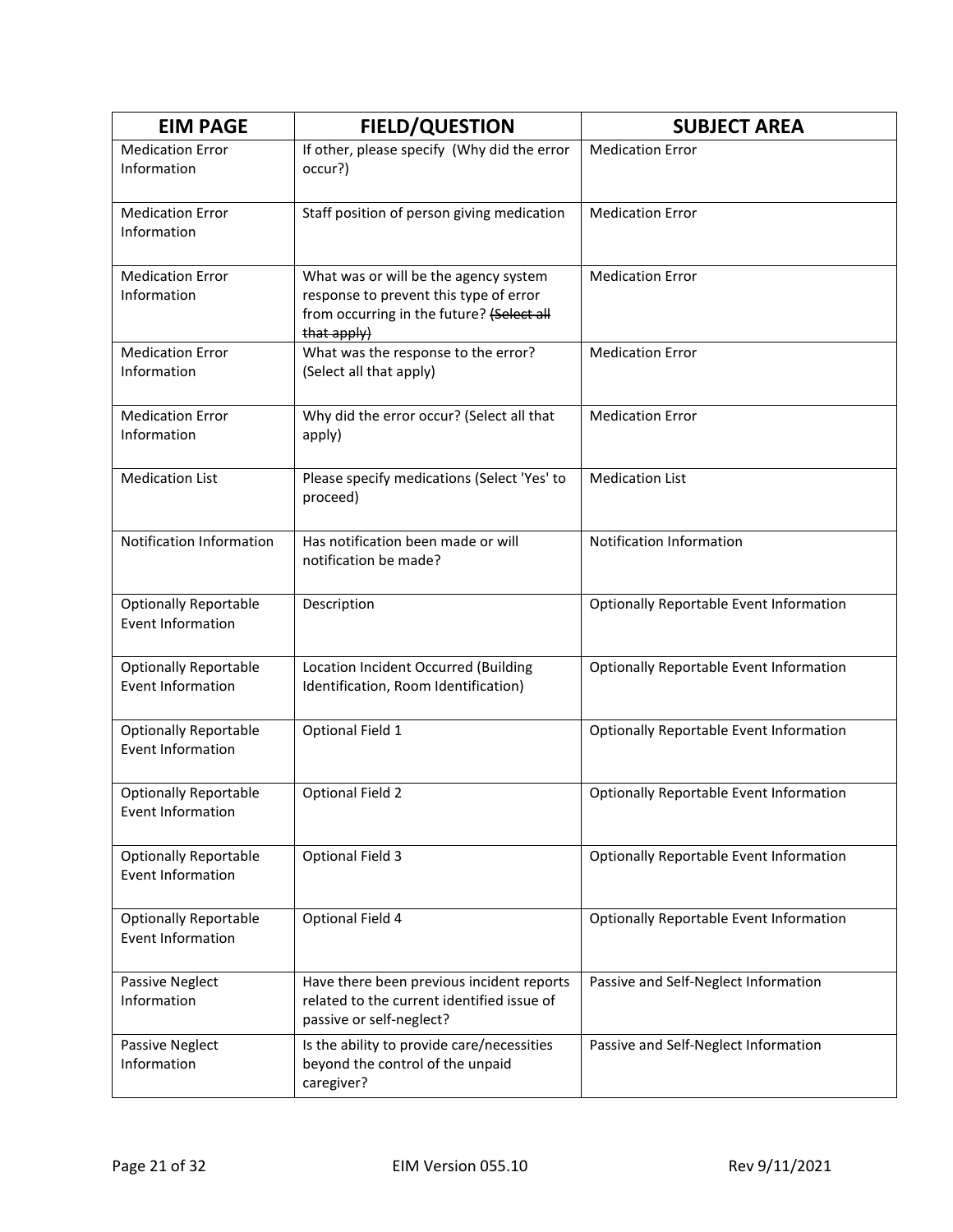| <b>EIM PAGE</b>                          | <b>FIELD/QUESTION</b>                                                                                                                        | <b>SUBJECT AREA</b>                  |
|------------------------------------------|----------------------------------------------------------------------------------------------------------------------------------------------|--------------------------------------|
| Passive Neglect<br>Information           | Is this report the result of a caregiver's or<br>provider's failure to implement a risk<br>mitigation plan?                                  | Passive and Self-Neglect Information |
| Passive Neglect<br>Information           | Please explain (Is the ability to provide<br>care/necessities beyond the control of the<br>unpaid caregiver?)                                | Passive and Self-Neglect Information |
| <b>Passive Neglect</b><br>Information    | Please explain (Is this report the result of a<br>caregiver's or provider's failure to<br>implement a risk mitigation plan?)                 | Passive and Self-Neglect Information |
| Passive Neglect<br>Information           | Was the caregiver, who was unable to<br>provide care/necessities, a paid or unpaid<br>caregiver?                                             | Passive and Self-Neglect Information |
| Physical Evidence                        | Was physical evidence identified,<br>collected, photographed or otherwise<br>preserved?                                                      | <b>Investigation Details</b>         |
| Physical Evidence                        | Physical evidence identified                                                                                                                 | <b>Investigation Details</b>         |
| Physical Evidence                        | Collected/Preserved                                                                                                                          | <b>Investigation Details</b>         |
| Physical Evidence                        | Preserved via photo, diagram, video, other                                                                                                   | <b>Investigation Details</b>         |
| Physical Evidence                        | Date and Time physical evidence<br>collected/preserved                                                                                       | <b>Investigation Details</b>         |
| Physical Evidence                        | Description of identified physical evidence<br>(what is relevant about this piece of<br>evidence, how did you obtain this<br>evidence, etc.) | <b>Investigation Details</b>         |
| Physical Evidence                        | Please add any additional information not<br>captured above                                                                                  | <b>Investigation Details</b>         |
| <b>Preventative Corrective</b><br>Action | <b>Completed Date</b>                                                                                                                        | <b>Corrective Action Description</b> |
| <b>Preventative Corrective</b><br>Action | Description of Preventative Corrective<br>Action                                                                                             | <b>Corrective Action Description</b> |
| <b>Preventative Corrective</b><br>Action | <b>Preventative Corrective Action</b>                                                                                                        | <b>Corrective Action Description</b> |
| <b>Preventative Corrective</b><br>Action | Responsible Party (First Name)                                                                                                               | <b>Corrective Action Description</b> |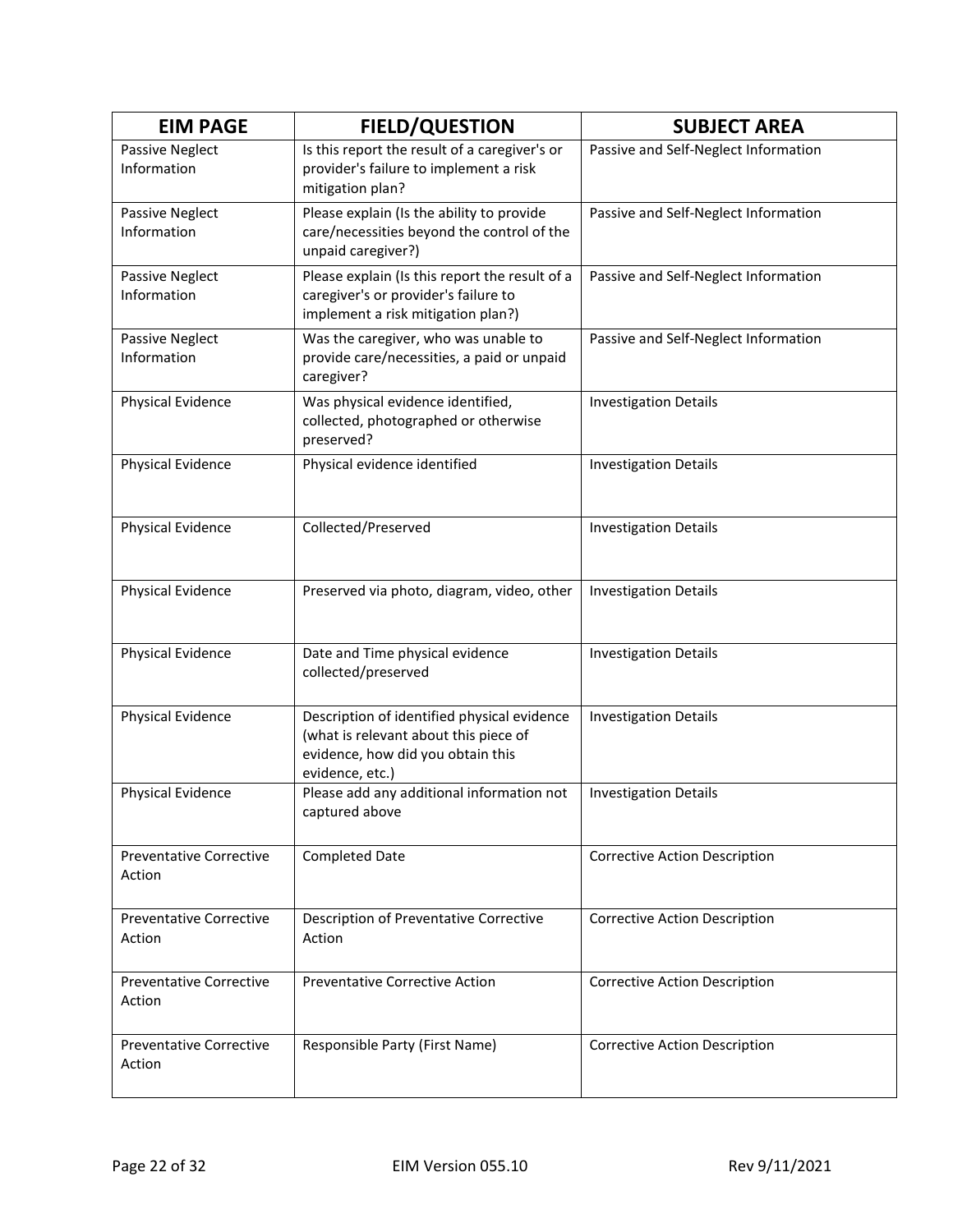| <b>EIM PAGE</b>                          | <b>FIELD/QUESTION</b>                                        | <b>SUBJECT AREA</b>                  |
|------------------------------------------|--------------------------------------------------------------|--------------------------------------|
| <b>Preventative Corrective</b><br>Action | Responsible Party (Last Name)                                | <b>Corrective Action Description</b> |
| <b>Preventative Corrective</b><br>Action | Risk Mitigation Plan Details                                 | <b>Corrective Action Description</b> |
| Provider Information                     | Address Line 1                                               | Provider Contact (Initial)           |
| Provider Information                     | Address Line 2                                               | Provider Contact (Initial)           |
| Provider Information                     | Address Line 3                                               | Provider Contact (Initial)           |
| Provider Information                     | City                                                         | Provider Contact (Initial)           |
| Provider Information                     | County                                                       | Provider Contact (Initial)           |
| Provider Information                     | Email                                                        | Provider Contact (Initial)           |
| Provider Information                     | Email                                                        | Provider Contact (Initial)           |
| Provider Information                     | If other, please specify (Relationship to<br>the individual) | Provider Contact (Initial)           |
| Provider Information                     | Immediate Contact (First Name)                               | Provider Contact (Initial)           |
| Provider Information                     | Immediate Contact (Last Name)                                | Provider Contact (Initial)           |
| Provider Information                     | Initial Reporter First Name                                  | Provider Contact (Initial)           |
| Provider Information                     | Initial Reporter Last Name                                   | Provider Contact (Initial)           |
| Provider Information                     | <b>MPI</b>                                                   | Provider Demographics (Initial)      |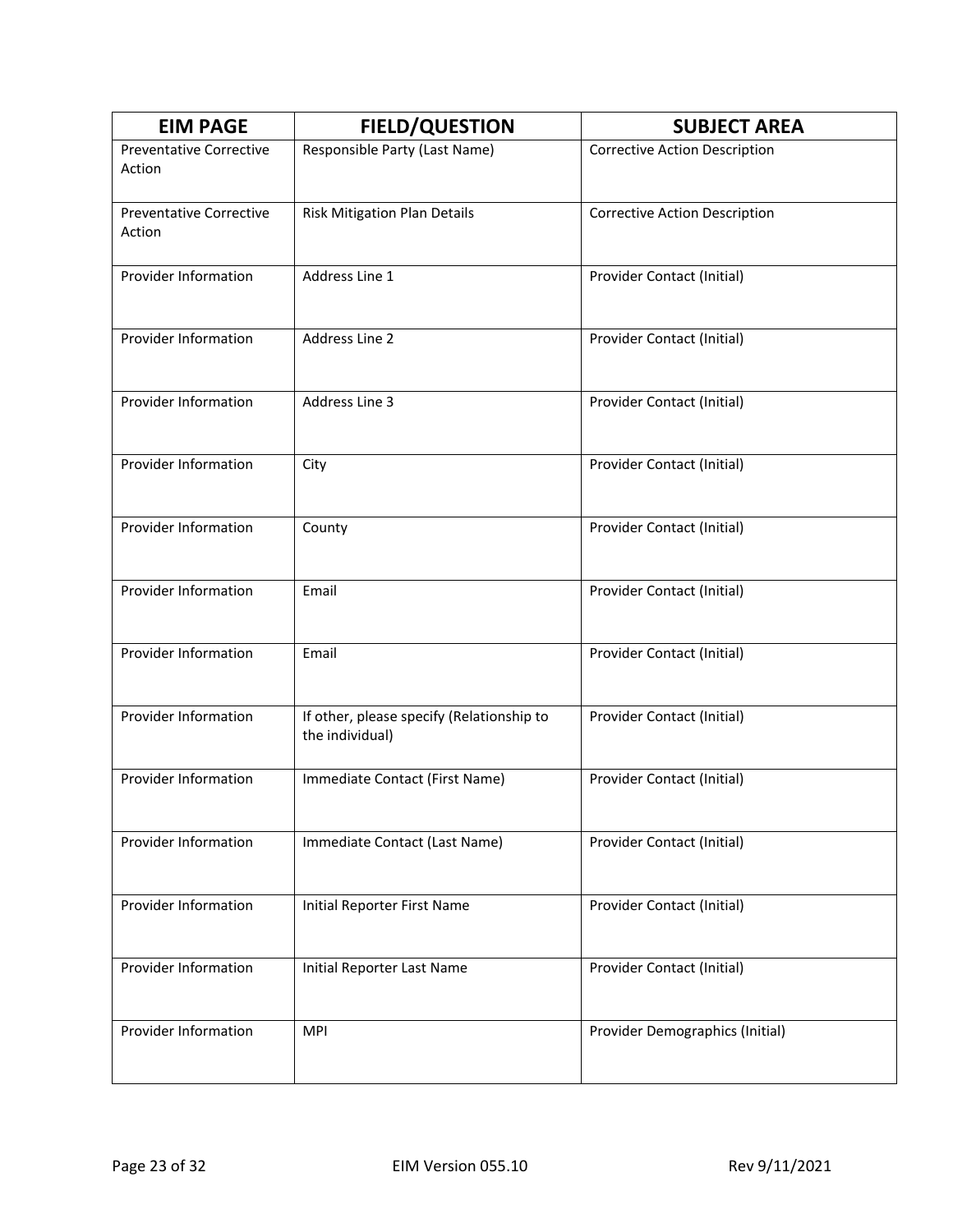| <b>EIM PAGE</b>              | <b>FIELD/QUESTION</b>                                                              | <b>SUBJECT AREA</b>             |
|------------------------------|------------------------------------------------------------------------------------|---------------------------------|
| Provider Information         | Name                                                                               | Provider Demographics (Initial) |
| Provider Information         | Phone                                                                              | Provider Contact (Initial)      |
| Provider Information         | Phone                                                                              | Provider Contact (Initial)      |
| Provider Information         | Relationship to the individual                                                     | Provider Contact (Initial)      |
| Provider Information         | Service Location ID                                                                | Provider Demographics (Initial) |
| Provider Information         | <b>Service Location Name</b>                                                       | Provider Demographics (Initial) |
| <b>Provider Information</b>  | Service Location Provider Type                                                     | Provider Demographics (Initial) |
| Provider Information         | <b>Service Location Specialty</b>                                                  | Provider Demographics (Initial) |
| Provider Information         | State                                                                              | Provider Contact (Initial)      |
| Provider Information         | Zip Code                                                                           | Provider Contact (Initial)      |
| <b>Restraint Information</b> | Antecedent                                                                         | <b>Restraint Information</b>    |
| <b>Restraint Information</b> | Authorizing Staff (First Name)                                                     | <b>Restraint Information</b>    |
| <b>Restraint Information</b> | Authorizing Staff (Last Name)                                                      | <b>Restraint Information</b>    |
| <b>Restraint Information</b> | Description                                                                        | <b>Restraint Information</b>    |
| <b>Restraint Information</b> | Has this person had more than two<br>emergency restraints in the past 6<br>months? | <b>Restraint Information</b>    |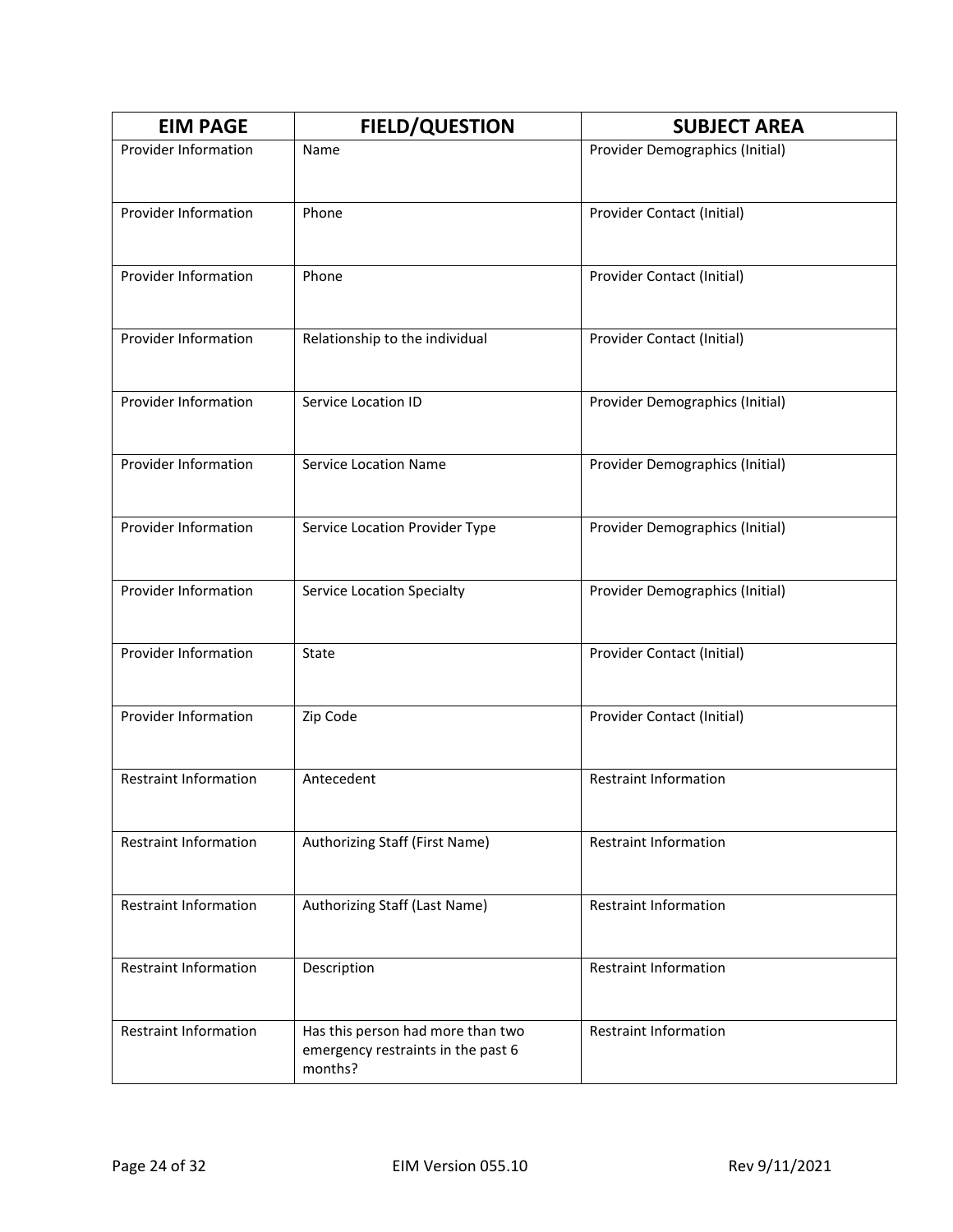| <b>EIM PAGE</b>              | <b>FIELD/QUESTION</b>                                                                                                                                                              | <b>SUBJECT AREA</b>          |
|------------------------------|------------------------------------------------------------------------------------------------------------------------------------------------------------------------------------|------------------------------|
| <b>Restraint Information</b> | If no, please explain (Is there<br>documentation that all staff involved were<br>trained)                                                                                          | <b>Restraint Information</b> |
| <b>Restraint Information</b> | If other, please specify (Restraint reason)                                                                                                                                        | <b>Restraint Information</b> |
| <b>Restraint Information</b> | If other, please specify (Antecedent)                                                                                                                                              | <b>Restraint Information</b> |
| <b>Restraint Information</b> | If yes, please specify (Was the person<br>injured as a result of the use of a<br>restraint?)                                                                                       | <b>Restraint Information</b> |
| <b>Restraint Information</b> | Is there documentation that all staff<br>involved were trained on the behavioral<br>support plan that was in place at the time<br>of the incident that included this<br>restraint? | Restraint Information        |
| <b>Restraint Information</b> | Please specify debriefing activities or<br>explain why debriefing activities were not<br>completed                                                                                 | <b>Restraint Information</b> |
| <b>Restraint Information</b> | <b>Restraint Duration (minutes)</b>                                                                                                                                                | <b>Restraint Information</b> |
| <b>Restraint Information</b> | <b>Restraint Reason</b>                                                                                                                                                            | <b>Restraint Information</b> |
| <b>Restraint Information</b> | <b>Restraint Technique</b>                                                                                                                                                         | <b>Restraint Information</b> |
| <b>Restraint Information</b> | Time In                                                                                                                                                                            | <b>Restraint Information</b> |
| Restraint Information        | Time Out                                                                                                                                                                           | Restraint Information        |
| Restraint Information        | Was a prone (face down) position used<br>during this Restraint?                                                                                                                    | <b>Restraint Information</b> |
| Restraint Information        | Was the person injured as a result of the<br>use of a restraint?                                                                                                                   | <b>Restraint Information</b> |
| <b>Restraint Information</b> | Was the restraint duration less than one<br>minute?                                                                                                                                | <b>Restraint Information</b> |
| <b>Restraint Information</b> | Was the Restraint part of an approved<br>Restrictive Procedure Plan (RPP)?                                                                                                         | <b>Restraint Information</b> |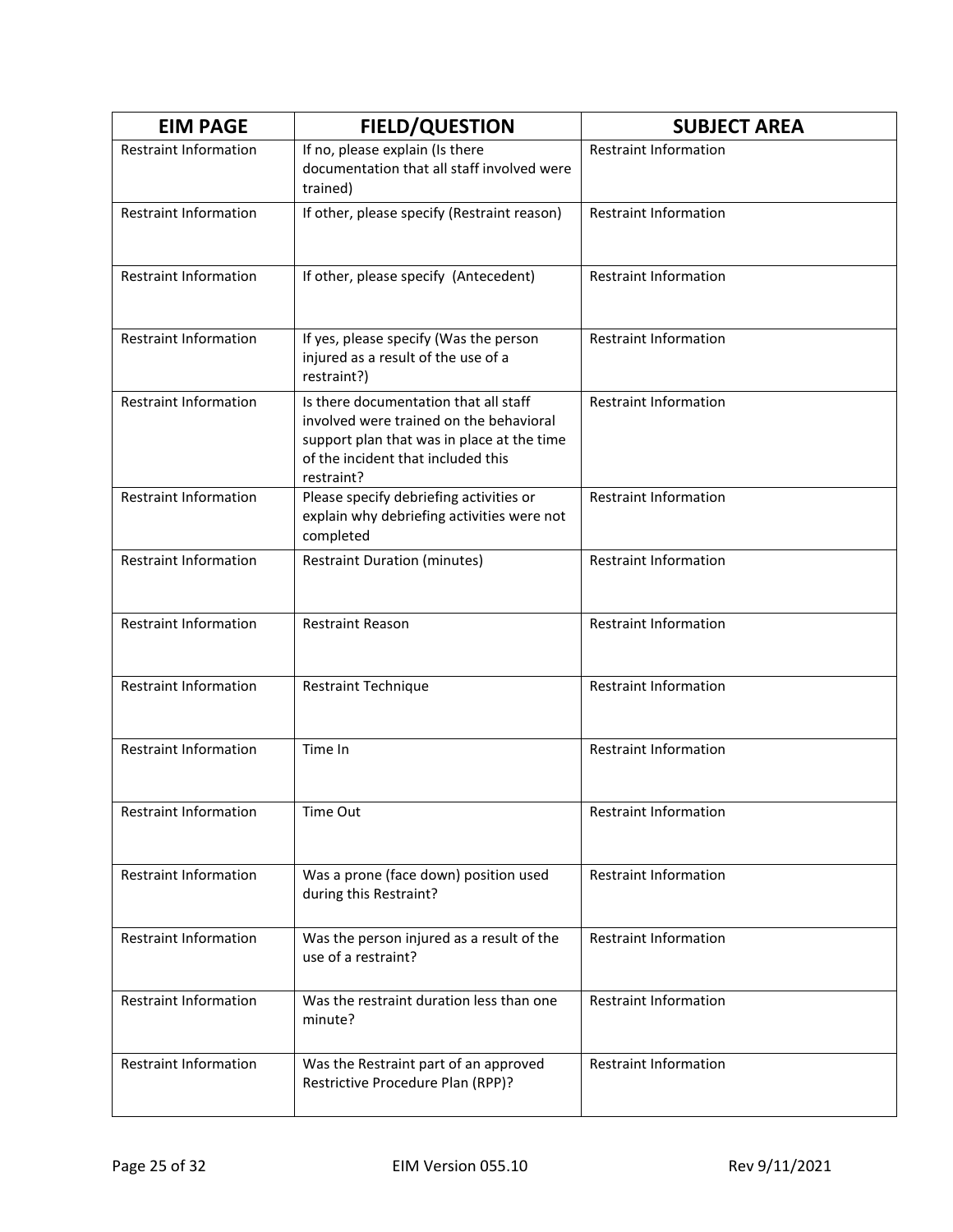| <b>EIM PAGE</b>                        | <b>FIELD/QUESTION</b>                                                                                                        | <b>SUBJECT AREA</b>                  |
|----------------------------------------|------------------------------------------------------------------------------------------------------------------------------|--------------------------------------|
| <b>Restraint Information</b>           | Was this an improper use of restraint?                                                                                       | <b>Restraint Information</b>         |
| <b>Restraint Information</b>           | Was this an unauthorized use of restraint?                                                                                   | <b>Restraint Information</b>         |
| Restraint Information                  | Were debriefing activities completed as<br>part of this restraint?                                                           | Restraint Information                |
| <b>Restraint Information</b>           | What service delivery model was the<br>person participating in when the event<br>occurred?                                   | <b>Restraint Information</b>         |
| <b>Restraint Information</b>           | What service/program was the person<br>participating in when the event occurred?                                             | <b>Restraint Information</b>         |
| <b>Restraint - Parties</b><br>Involved | Please specify parties present during the<br>incident (Select 'Yes' to proceed)                                              | <b>Restraint Information</b>         |
| <b>Restraint - Parties</b><br>Involved | Party Involved (First Name)                                                                                                  | <b>Restraint Information</b>         |
| <b>Restraint - Parties</b><br>Involved | Party Involved (Last Name)                                                                                                   | <b>Restraint Information</b>         |
| <b>Restraint - Parties</b><br>Involved | Role                                                                                                                         | <b>Restraint Information</b>         |
| Self-Neglect Information               | Explain how the action or lack of action<br>resulted in a type of self-neglect                                               | Passive and Self-Neglect Information |
| Self-Neglect Information               | Have there been previous incident reports<br>related to the current identified issue of<br>self-neglect?                     | Passive and Self-Neglect Information |
| Self-Neglect Information               | Is the incident due to an action or lack of<br>action by the individual upon themselves?                                     | Passive and Self-Neglect Information |
| Self-Neglect Information               | Is this report the result of a caregiver's or<br>provider's failure to implement a risk<br>mitigation plan?                  | Passive and Self-Neglect Information |
| Self-Neglect Information               | Please explain (Is the incident due to an<br>action or lack of action by an individual<br>upon themselves?)                  | Passive and Self-Neglect Information |
| Self-Neglect Information               | Please explain (Is this report the result of a<br>caregiver's or provider's failure to<br>implement a risk mitigation plan?) | Passive and Self-Neglect Information |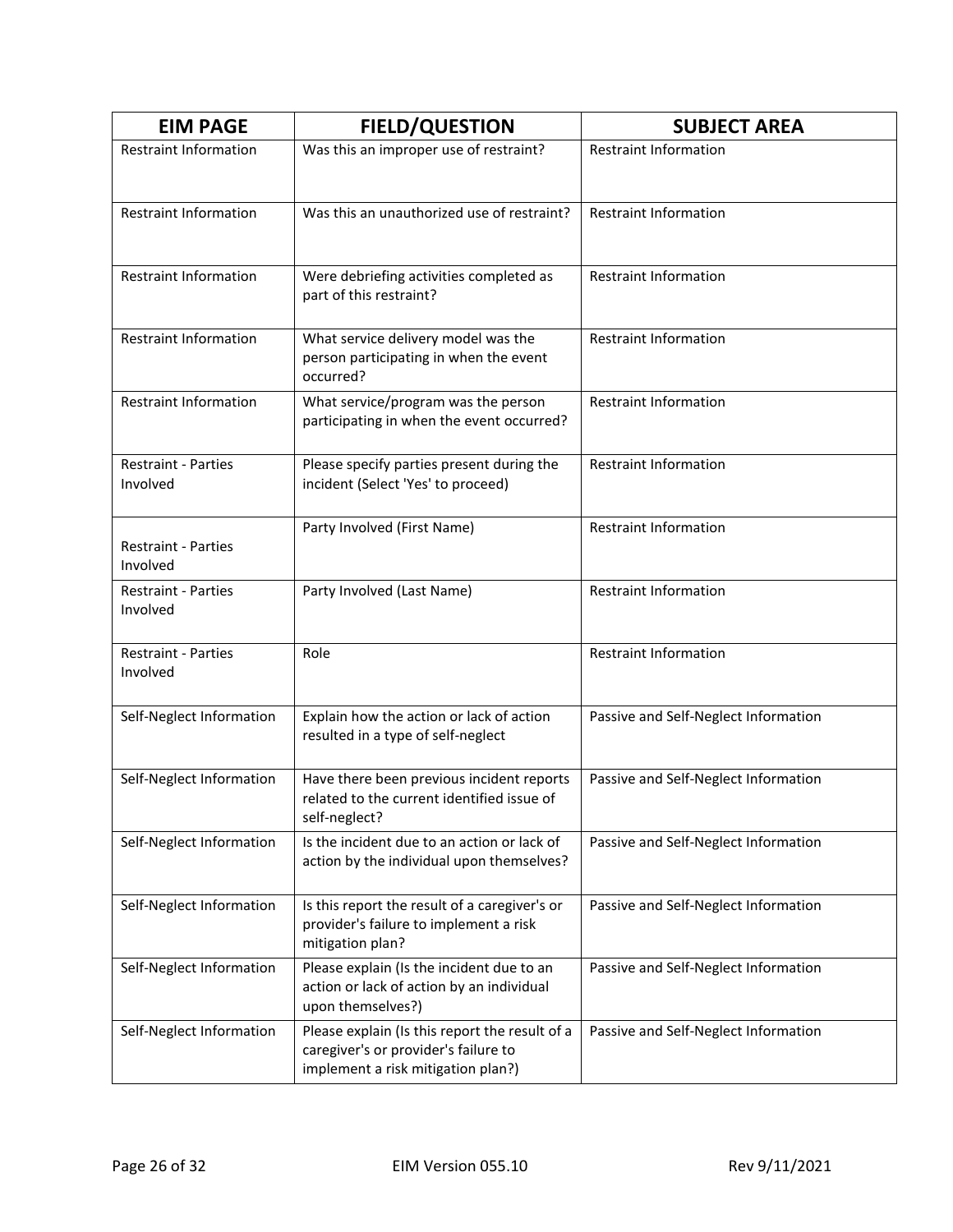| <b>EIM PAGE</b>                | <b>FIELD/QUESTION</b>                                                                                     | <b>SUBJECT AREA</b>          |
|--------------------------------|-----------------------------------------------------------------------------------------------------------|------------------------------|
| Suicide Attempt<br>Information | Does the individual have a BSP (Behavioral<br>Support Plan) component of the ISP?                         | Suicide Attempt Information  |
| Suicide Attempt<br>Information | Does the individual have a SEEN (Social<br><b>Emotional Environmental Needs)</b><br>component of the ISP? | Suicide Attempt Information  |
| Suicide Attempt<br>Information | Does the individual have access to<br>medications and/or medical support?                                 | Suicide Attempt Information  |
| Suicide Attempt<br>Information | Has the individual been attending medical<br>appointments regularly?                                      | Suicide Attempt Information  |
| Suicide Attempt<br>Information | Has the individual been taking<br>medications regularly?                                                  | Suicide Attempt Information  |
| Suicide Attempt<br>Information | Has the individual participated in the<br>development of a contract for safety?                           | Suicide Attempt Information  |
| Suicide Attempt<br>Information | Is there a treating psychiatrist or clinical<br>psychologist?                                             | Suicide Attempt Information  |
| Suicide Attempt<br>Information | Was the individual's suicidal act in<br>furtherance or connected to an earlier<br>threat?                 | Suicide Attempt Information  |
| Summary of CI's findings       | Findings continued                                                                                        | <b>Investigation Details</b> |
| Summary of CI's findings       | Summary of Investigator's findings                                                                        | <b>Investigation Details</b> |
| <b>Target Information</b>      | If other, please specify (Target<br>Relationship to the Individual)                                       | <b>Target Information</b>    |
| <b>Target Information</b>      | If other, please specify (What is the<br>current status if target is identified?)                         | <b>Target Information</b>    |
| <b>Target Information</b>      | Target Identifier                                                                                         | <b>Target Information</b>    |
| <b>Target Information</b>      | Target Relationship to the Individual                                                                     | <b>Target Information</b>    |
| <b>Target Information</b>      | What is the current status if target is<br>identified?                                                    | <b>Target Information</b>    |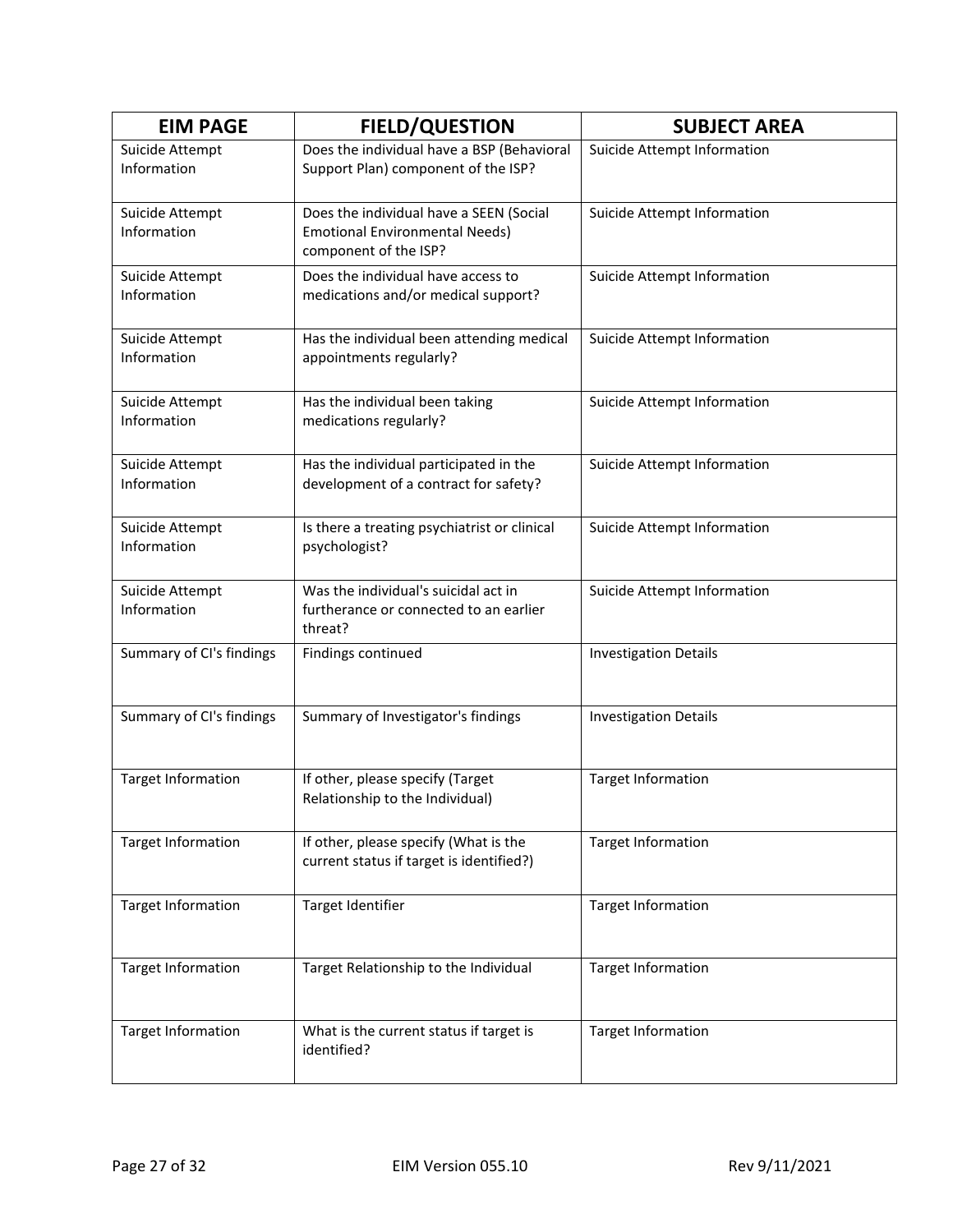| <b>EIM PAGE</b>                       | <b>FIELD/QUESTION</b>                                                                  | <b>SUBJECT AREA</b>          |
|---------------------------------------|----------------------------------------------------------------------------------------|------------------------------|
| Target Information - Final<br>Section | <b>Optional Comment</b>                                                                | <b>Target Information</b>    |
| Target Information - Final<br>Section | Were there targets identified?                                                         | <b>Target Information</b>    |
| Target Information - First<br>Section | Nature of the separation                                                               | <b>Target Information</b>    |
| Target Information - First<br>Section | Please select 'Yes' to add Target<br>Information                                       | <b>Target Information</b>    |
| <b>Testimonial Evidence</b>           | Agency Title (or Family Role)                                                          | <b>Investigation Details</b> |
| <b>Testimonial Evidence</b>           | Interview completed in person                                                          | <b>Investigation Details</b> |
| <b>Testimonial Evidence</b>           | Interview Date and Time                                                                | <b>Investigation Details</b> |
| <b>Testimonial Evidence</b>           | Please add any additional information not<br>captured above                            | <b>Investigation Details</b> |
| <b>Testimonial Evidence</b>           | Relationship to the Individual                                                         | <b>Investigation Details</b> |
| <b>Testimonial Evidence</b>           | Summary of relevant information from<br>witness statement and attempts at<br>interview | <b>Investigation Details</b> |
| <b>Testimonial Evidence</b>           | Type of interview                                                                      | <b>Investigation Details</b> |
| <b>Testimonial Evidence</b>           | Was this person identified as an alleged<br>target for this incident?                  | <b>Investigation Details</b> |
| <b>Testimonial Evidence</b>           | Were witness interviews attempted<br>and/or completed?                                 | <b>Investigation Details</b> |
| <b>Testimonial Evidence</b>           | <b>Witness First Name</b>                                                              | <b>Investigation Details</b> |
| <b>Testimonial Evidence</b>           | Witness Identifier (in an effort to protect<br>identity)                               | <b>Investigation Details</b> |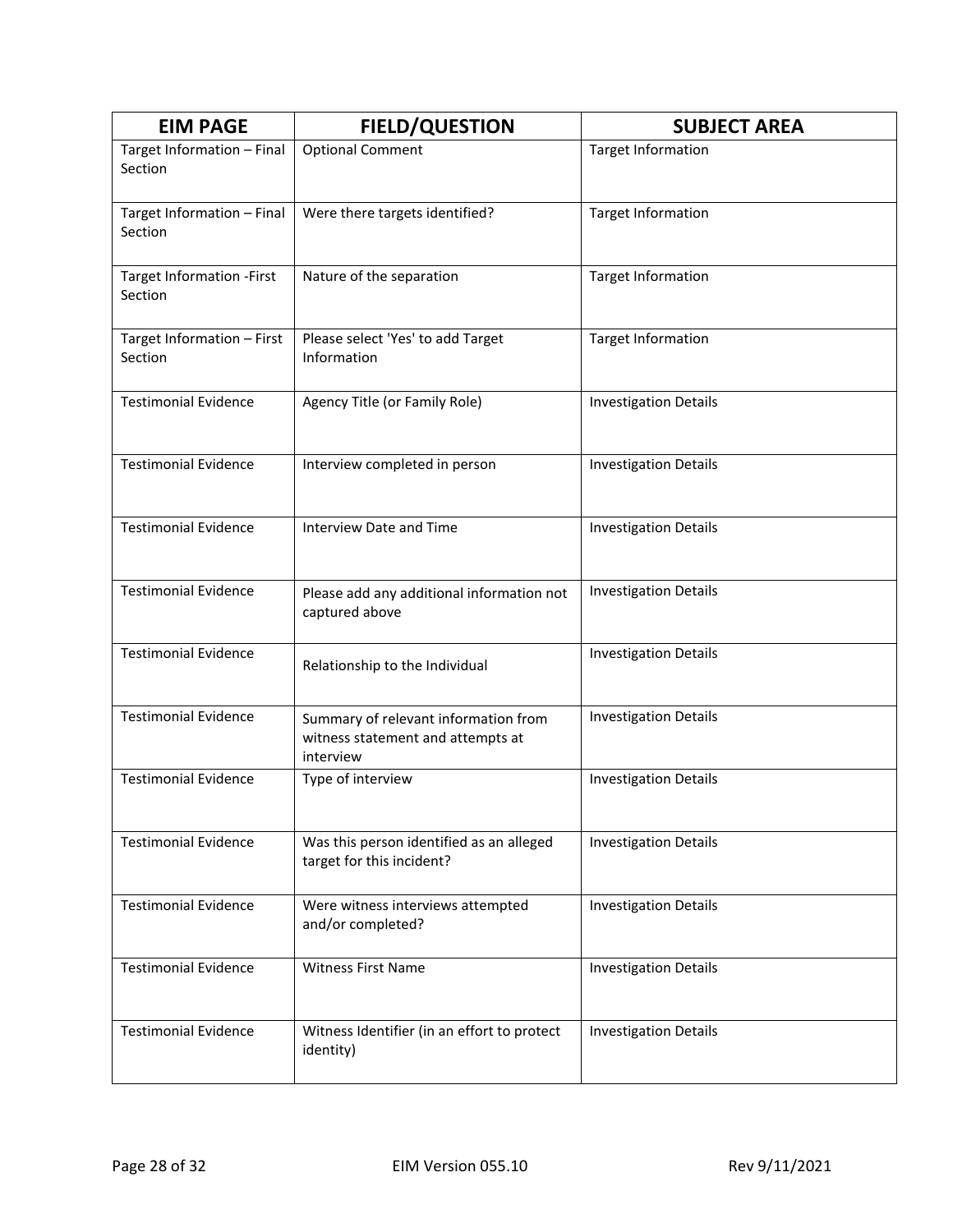| <b>EIM PAGE</b>                            | <b>FIELD/QUESTION</b>                                                                                                                                                                                                       | <b>SUBJECT AREA</b>            |
|--------------------------------------------|-----------------------------------------------------------------------------------------------------------------------------------------------------------------------------------------------------------------------------|--------------------------------|
| <b>Testimonial Evidence</b>                | Witness Last Name                                                                                                                                                                                                           | <b>Investigation Details</b>   |
| Verification of Incident<br>Classification | As a result of a Not Approved<br>Management Review, summarize updates,<br>clarifications, and corrections                                                                                                                   | Incident Detail - Final        |
| Verification of Incident<br>Classification | Assigned Certified Investigator                                                                                                                                                                                             | Incident Detail - Final        |
| Verification of Incident<br>Classification | Certified Investigation Required?                                                                                                                                                                                           | Incident Detail - Final        |
| Verification of Incident<br>Classification | Choking/Falling Indicator                                                                                                                                                                                                   | Choking/Falling Indicator      |
| Verification of Incident<br>Classification | Determine if an Investigation is required                                                                                                                                                                                   | Incident Detail - Final        |
| Verification of Incident<br>Classification | Has the family/guardian been notified of<br>the outcome of the investigation?                                                                                                                                               | <b>Incident Detail - Final</b> |
| Verification of Incident<br>Classification | Has the family/guardian/individual's<br>designee been notified of the findings and<br>actions taken as a result of the incident as<br>well as the investigation determination, if<br>applicable?                            | Incident Detail - Final        |
| Verification of Incident<br>Classification | Has the Individual been notified of the<br>findings and actions taken as a result of<br>the incident as well as the investigation<br>determination, if applicable?                                                          | Incident Detail - Final        |
| Verification of Incident<br>Classification | If no, please explain (Has the Individual<br>been notified of the findings and actions<br>taken as a result of the incident as well as<br>the investigation determination, if<br>applicable?)                               | Incident Detail - Final        |
| Verification of Incident<br>Classification | If no targets were identified, please<br>explain                                                                                                                                                                            | <b>Target Information</b>      |
| Verification of Incident<br>Classification | If no, please explain                                                                                                                                                                                                       | Incident Detail - Final        |
| Verification of Incident<br>Classification | If no, please explain (Has the<br>family/guardian/individual's designee<br>been notified of the findings and actions<br>taken as a result of the incident as well as<br>the investigation determination, if<br>applicable?) | Incident Detail - Final        |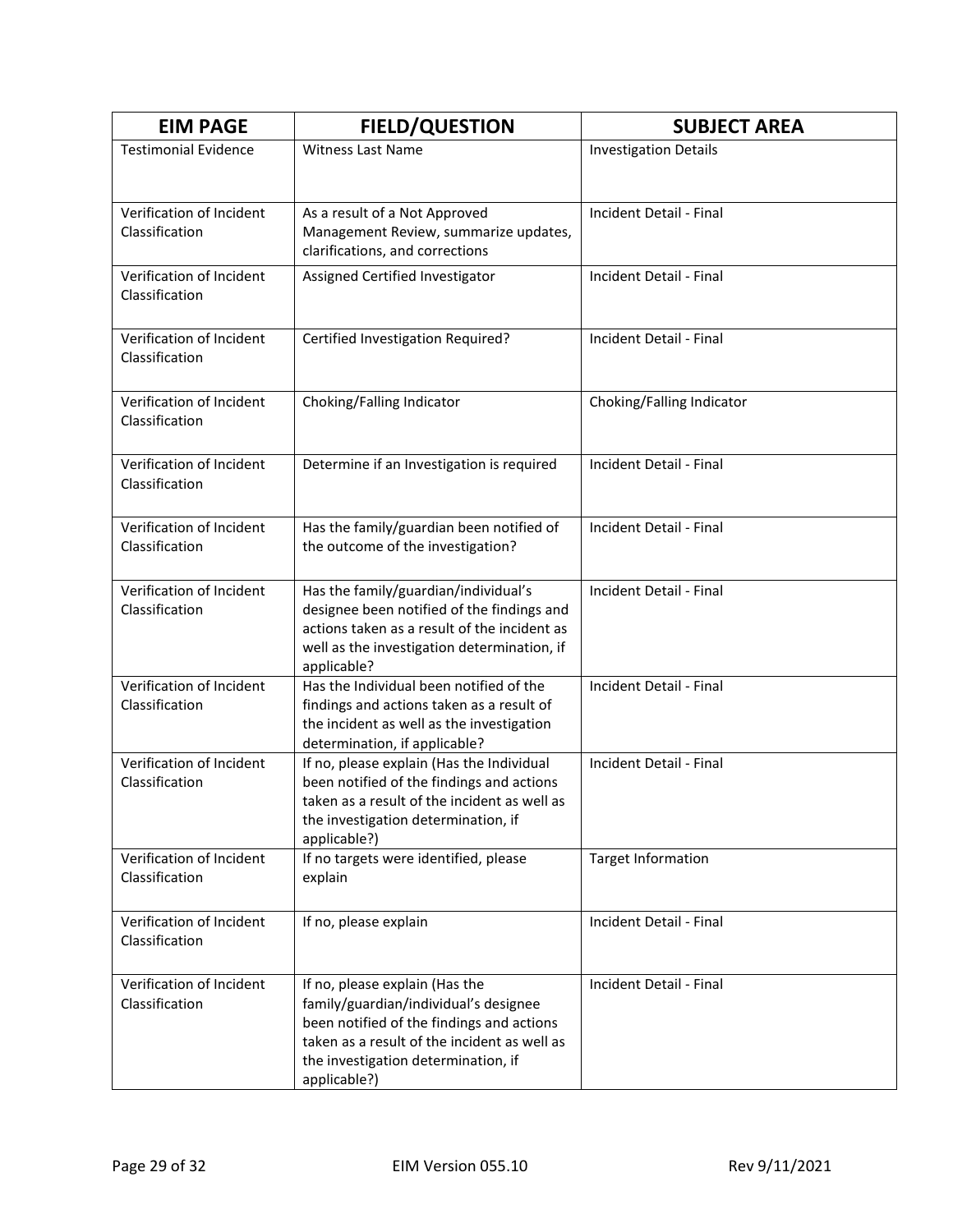| <b>EIM PAGE</b>                            | <b>FIELD/QUESTION</b>                                                                 | <b>SUBJECT AREA</b>               |
|--------------------------------------------|---------------------------------------------------------------------------------------|-----------------------------------|
| Verification of Incident<br>Classification | If no, please explain (Was the incident<br>referred to Protective Services Agencies?) | Incident Detail - Final           |
| Verification of Incident<br>Classification | Indicate provider investigation<br>determination                                      | Incident Detail - Final           |
| Verification of Incident<br>Classification | Investigation Required?                                                               | Incident Detail - Final           |
| Verification of Incident<br>Classification | Investigation will be conducted by                                                    | Incident Detail - Final           |
| Verification of Incident<br>Classification | Please explain                                                                        | Incident Detail - Final           |
| Verification of Incident<br>Classification | Proceed with Investigation?                                                           | Incident Detail - Final           |
| Verification of Incident<br>Classification | Reason for Reclassification (if applicable)                                           | Incident Detail - Final           |
| Verification of Incident<br>Classification | <b>Review Organization</b>                                                            | Incident Detail - Final           |
| Verification of Incident<br>Classification | Was the incident referred to Adult<br>Protective Services (18-59 years of age)?       | <b>Protective Services Agency</b> |
| Verification of Incident<br>Classification | Was the incident referred to Child<br>Protective Services (0-17 years of age)?        | <b>Protective Services Agency</b> |
| Verification of Incident<br>Classification | Was the incident referred to Older Adult<br>Protective Services (60+ years of age)?   | <b>Protective Services Agency</b> |
| Verification of Incident<br>Classification | Was there a medical intervention for this<br>individual?                              | Medical Intervention Information  |
| Verification of Incident<br>Classification | Was the incident referred to Adult<br>Protective Services (18-59 years of age)?       | <b>Protective Services Agency</b> |
| Verification of Incident<br>Classification | Was the incident referred to Child<br>Protective Services (0-17 years of age)?        | <b>Protective Services Agency</b> |
| Verification of Incident<br>Classification | Was the incident referred to Older Adult<br>Protective Services (60+ years of age)?   | <b>Protective Services Agency</b> |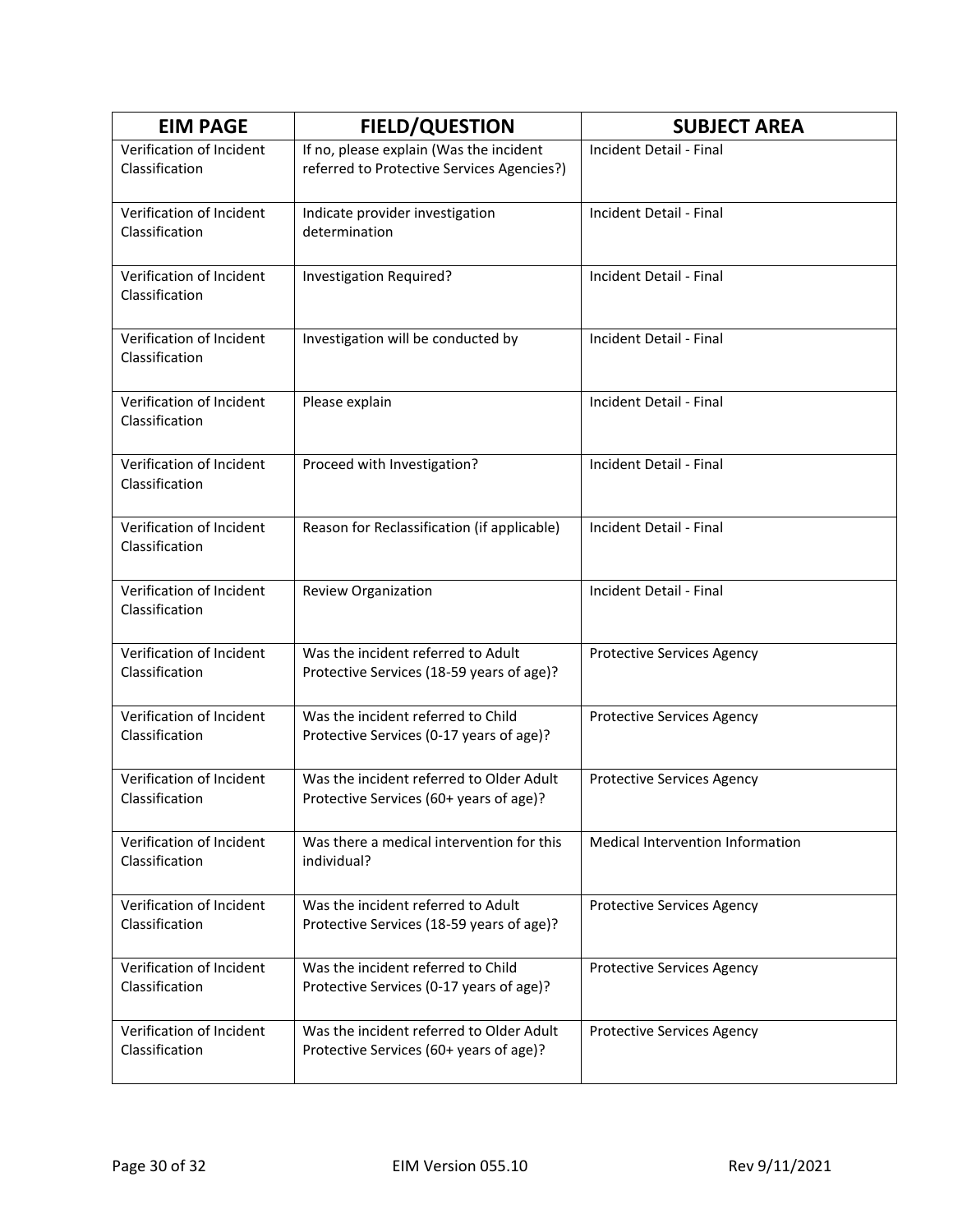| <b>EIM PAGE</b>                            | <b>FIELD/QUESTION</b>                                    | <b>SUBJECT AREA</b>              |
|--------------------------------------------|----------------------------------------------------------|----------------------------------|
| Verification of Incident<br>Classification | Was there a medical intervention for this<br>individual? | Medical Intervention Information |
| Verification of Provider<br>Information    | Address Line 1                                           | Provider Contact (Final)         |
| Verification of Provider<br>Information    | Address Line 2                                           | Provider Contact (Final)         |
| Verification of Provider<br>Information    | Address Line 3                                           | Provider Contact (Final)         |
| Verification of Provider<br>Information    | City                                                     | Provider Contact (Final)         |
| Verification of Provider<br>Information    | County                                                   | Provider Contact (Final)         |
| Verification of Provider<br>Information    | Email                                                    | Provider Contact (Final)         |
| Verification of Provider<br>Information    | Address Line 1                                           | Provider Contact (Final)         |
| Verification of Provider<br>Information    | Address Line 2                                           | Provider Contact (Final)         |
| Verification of Provider<br>Information    | Address Line 3                                           | Provider Contact (Final)         |
| Verification of Provider<br>Information    | City                                                     | Provider Contact (Final)         |
| Verification of Provider<br>Information    | County                                                   | Provider Contact (Final)         |
| Verification of Provider<br>Information    | Email                                                    | Provider Contact (Final)         |
| Verification of Provider<br>Information    | <b>MPI</b>                                               | Provider Demographics (Final)    |
| Verification of Provider<br>Information    | Name                                                     | Provider Demographics (Final)    |